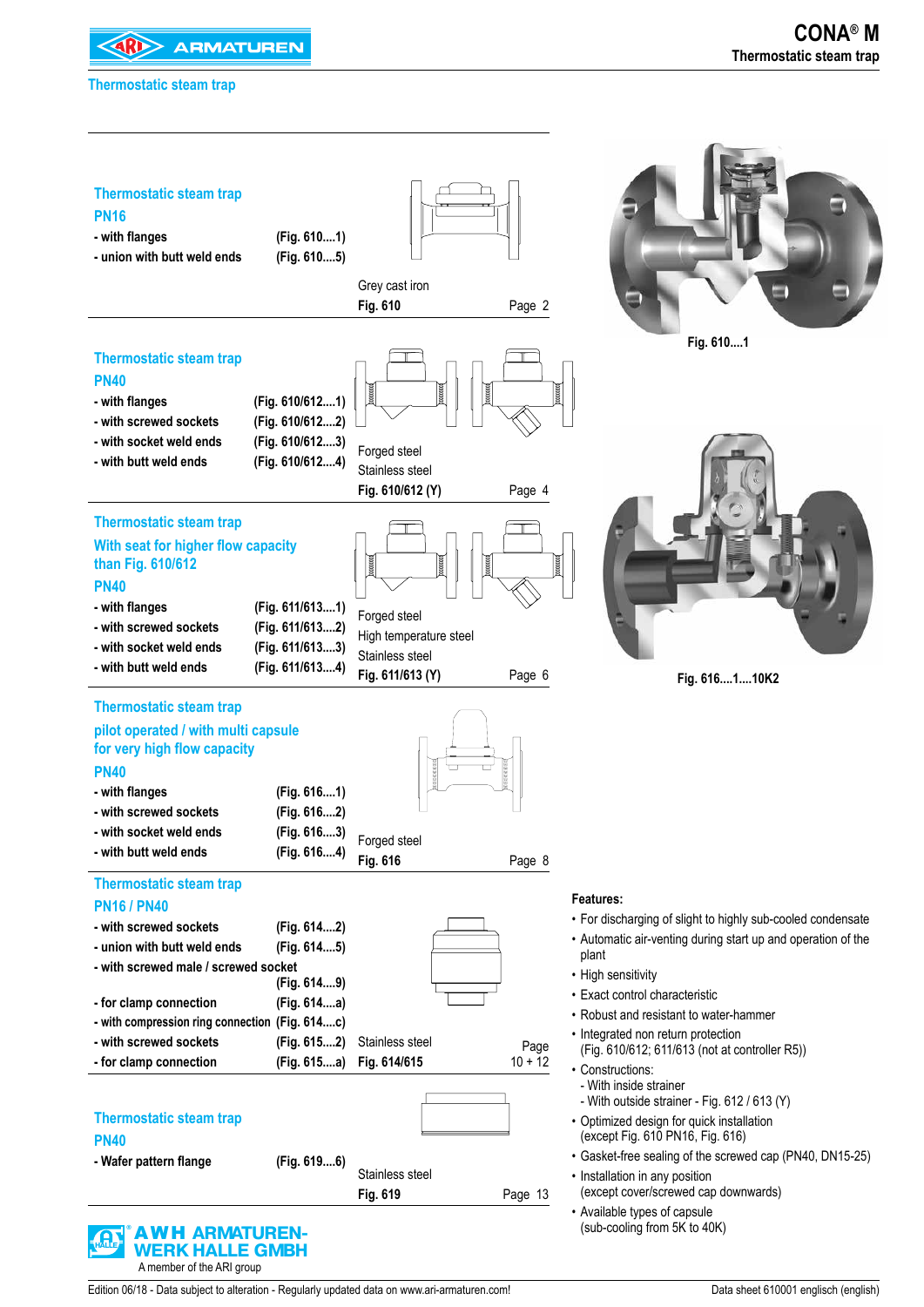# **Thermostatic steam trap (Grey cast iron)**





Fig. 610....1 with flanges (only DN25)

| <b>Figure</b>                                                                       | <b>Nominal</b><br>pressure                                                                                                                           | <b>Material</b> | <b>Nominal</b><br>diameter / NPS                        | <b>Operating pressure</b><br>PS                                                         | Inlet temperature<br>TS. | allowable differential<br>pressure <b>APMX</b> | for<br>controller                     |  |
|-------------------------------------------------------------------------------------|------------------------------------------------------------------------------------------------------------------------------------------------------|-----------------|---------------------------------------------------------|-----------------------------------------------------------------------------------------|--------------------------|------------------------------------------------|---------------------------------------|--|
|                                                                                     |                                                                                                                                                      |                 | DN15-50 /                                               | $12,8$ barg                                                                             | 200 °C                   | 13 bar                                         | R <sub>13</sub>                       |  |
| 12.610                                                                              | <b>PN16</b>                                                                                                                                          | EN-JL1040       | $1/2" - 2"$                                             | 9,6 barg                                                                                | 300 °C                   | 5 bar                                          | R <sub>5</sub>                        |  |
| For ANSI versions refer to data sheet CONA®M-ANSI                                   |                                                                                                                                                      |                 |                                                         |                                                                                         |                          |                                                |                                       |  |
|                                                                                     |                                                                                                                                                      |                 |                                                         |                                                                                         |                          |                                                |                                       |  |
| <b>Types of connection</b>                                                          |                                                                                                                                                      |                 |                                                         |                                                                                         |                          |                                                | Other types of connection on request. |  |
| • Flanges 1 acc. to DIN EN 1092-2                                                   |                                                                                                                                                      |                 |                                                         |                                                                                         |                          |                                                |                                       |  |
| • Union with butt weld ends 5 ______ acc. to data sheet resp. customer request      |                                                                                                                                                      |                 |                                                         |                                                                                         |                          |                                                |                                       |  |
| <b>Features</b>                                                                     |                                                                                                                                                      |                 |                                                         |                                                                                         |                          |                                                |                                       |  |
| • Thermostatic steam trap with noncorrosive and robust water hammer proofed capsule |                                                                                                                                                      |                 |                                                         |                                                                                         |                          |                                                |                                       |  |
| • Non return protection (not at controller R5)                                      |                                                                                                                                                      |                 |                                                         |                                                                                         |                          |                                                |                                       |  |
| • With inside strainer                                                              |                                                                                                                                                      |                 |                                                         |                                                                                         |                          |                                                |                                       |  |
| • Installation in any position                                                      |                                                                                                                                                      |                 |                                                         |                                                                                         |                          |                                                |                                       |  |
| Capsule                                                                             |                                                                                                                                                      |                 |                                                         |                                                                                         |                          |                                                | (chooseable for operating range)      |  |
| • Capsule No. 1                                                                     |                                                                                                                                                      |                 |                                                         | for condensate discharge at boiling temperature - applicable up to 5 bar inlet pressure |                          |                                                |                                       |  |
| $\cdot$ Capsule No. 2                                                               |                                                                                                                                                      |                 | for condensate sub-cooling about approx. 10K (Standard) |                                                                                         |                          |                                                |                                       |  |
|                                                                                     | for condensate sub-cooling about approx. 30K<br>$\cdot$ Capsule No. 3                                                                                |                 |                                                         |                                                                                         |                          |                                                |                                       |  |
|                                                                                     | $\cdot$ Capsule No. 4<br>for condensate sub-cooling about approx. 40K,<br>especially suitable for tracing systems with low and medium pressure steam |                 |                                                         |                                                                                         |                          |                                                |                                       |  |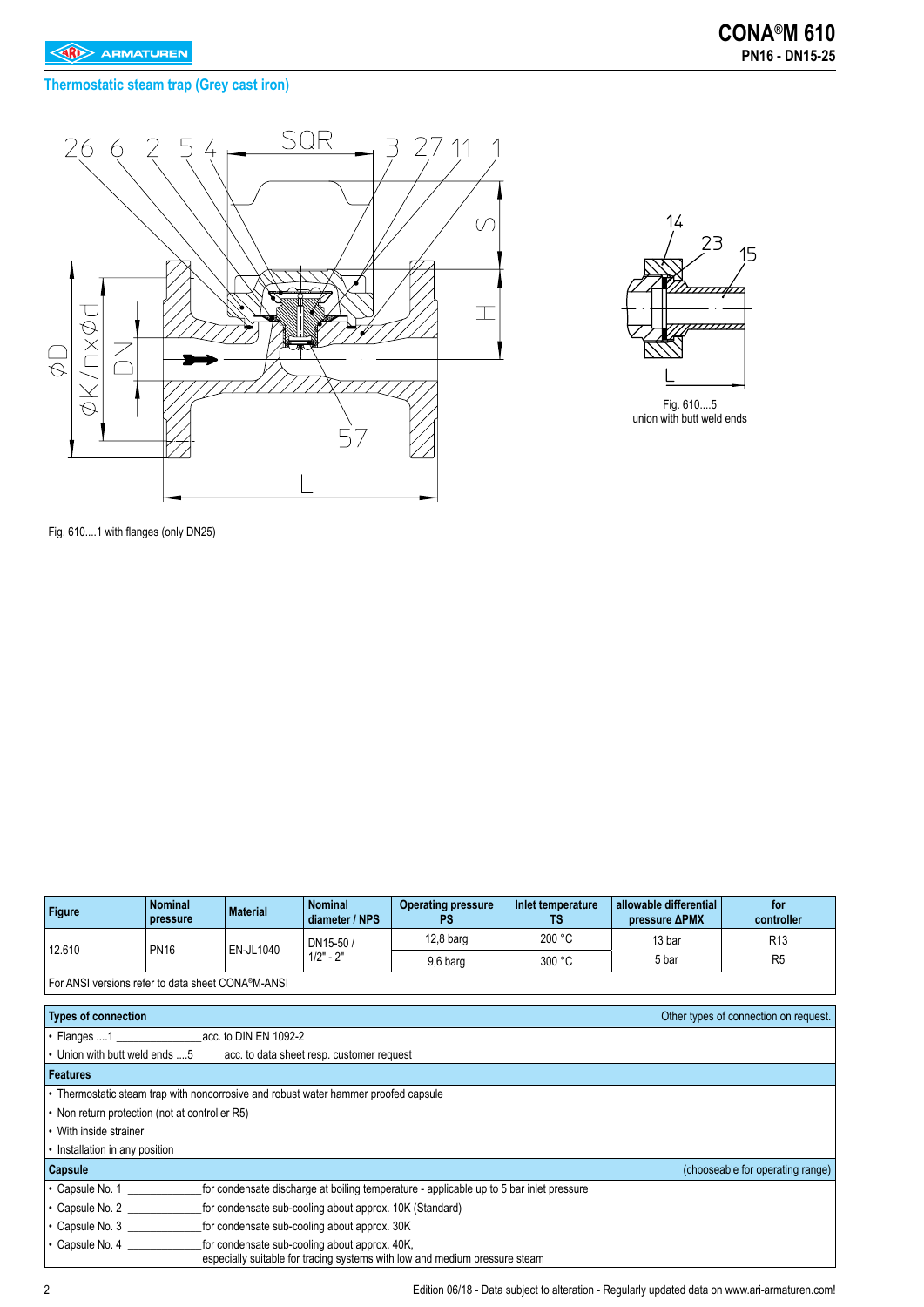| <b>Types of connection</b>                             |      | <b>Flanges</b> | Union with butt weld ends |                                              |  |  |
|--------------------------------------------------------|------|----------------|---------------------------|----------------------------------------------|--|--|
| <b>DN</b>                                              |      | 25             | 15                        | 20                                           |  |  |
| <b>NPS</b>                                             |      | 1"             | 1/2"                      | $3/4$ "                                      |  |  |
|                                                        |      |                |                           |                                              |  |  |
| Face-to-face acc. to data sheet resp. customer request |      |                |                           |                                              |  |  |
|                                                        | (mm) | 160            | 190                       | 190                                          |  |  |
|                                                        |      |                |                           |                                              |  |  |
| <b>Dimensions</b>                                      |      |                |                           | Standard-flange dimensions refer to page 17. |  |  |
| H                                                      | (mm) | 55             | 55                        | 55                                           |  |  |
| <sub>S</sub>                                           | (mm) | 25             | 25                        | 25                                           |  |  |
| SQR                                                    | (mm) | 85             | 85                        | 85                                           |  |  |
|                                                        |      |                |                           |                                              |  |  |
| Weights                                                |      |                |                           |                                              |  |  |
| Fig. 610<br>$(\text{approx.})   (\text{kg})$           |      | 4,5            | 2,3                       | 2,1                                          |  |  |

| <b>Parts</b> |       |                               |                                         |
|--------------|-------|-------------------------------|-----------------------------------------|
| Pos.         | Sp.p. | <b>Description</b>            | Fig. 12.610                             |
|              |       | Body                          | EN-GJL-250, EN-JL1040                   |
| 2            | х     | Strainer                      | X5CrNi18-10, 1.4301                     |
| 3            | X     | Seat                          | X8CrNiS18-9, 1.4305                     |
| 4            | х     | Capsule (Diaphragm / Capsule) | Hastelloy / X5CrNi18-10, 1.4301         |
| 5            | X     | Spring actuated clip          | X10CrNi18-8, 1.4310                     |
| 6            |       | Cover                         | EN-GJL-250, EN-JL1040                   |
| 11           | X     | Sealing ring                  | <b>CU</b>                               |
| 14           |       | Union nut                     | 11SMn30+C, 1.0715+C                     |
| 15           |       | Welding end                   | C15, 1.0401                             |
| 23           | х     | Sealing ring                  | Novapress MULTI                         |
| 26           | X     | Gasket                        | Graphite (CrNi laminated with graphite) |
| 27           |       | Cheese head screw             | A2-70                                   |
| 57           |       | Non return protection         | X6Cr17, 1.4016                          |
|              |       | L Spare parts                 |                                         |

Information / restriction of technical rules need to be observed!

ARI-Valves of EN-JL1040 are not allowed to be operated in systems acc. to TRD 110.

Resistance and fitness must be verified (contact manufacturer for information, refer to Product overview and Resistance list).

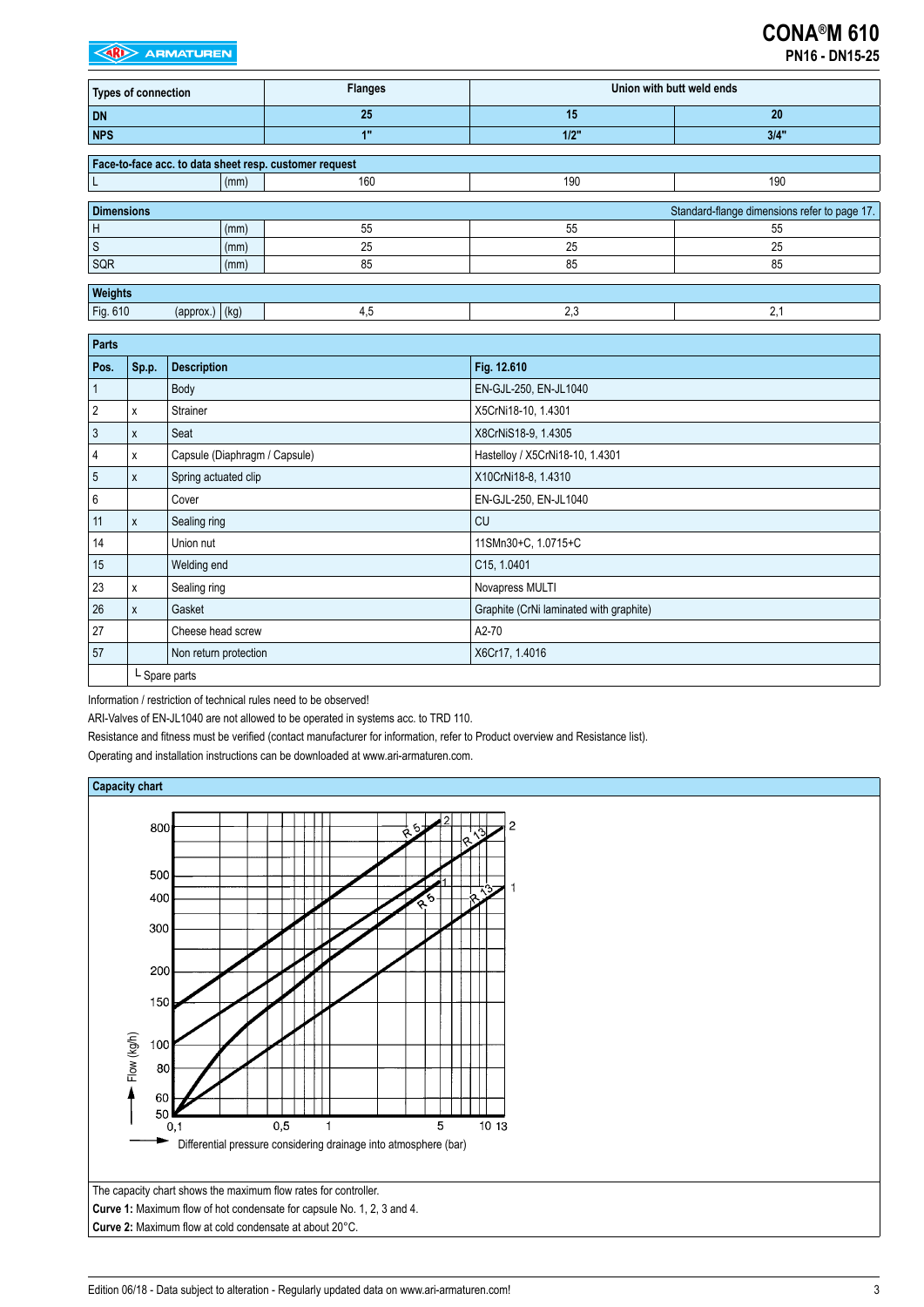**Thermostatic steam trap (Forged steel, Stainless steel)**







Fig. 610/612....2 with screwed sockets



Fig. 610/612....3 with socket weld ends





Fig. 610/612....4 with butt weld ends

Fig. 610....1 with flanges Fig. 612....1 with flanges

| <b>Figure</b> | <b>Nominal</b><br>pressure | <b>Material</b> | Nominal diam. /<br><b>NPS</b> | <b>Operating pressure</b><br>PS | Inlet temperature<br>TS | allowable differential<br>pressure <b>APMX</b> | for<br>controller |
|---------------|----------------------------|-----------------|-------------------------------|---------------------------------|-------------------------|------------------------------------------------|-------------------|
| 45.610        |                            |                 | $15 - 25/$<br>$1/2" - 1"$     | 22 barg                         | 385 °C                  |                                                |                   |
| 45.612 (Y)    | <b>PN40</b>                | .0460           |                               | $14.5b$ arg                     | 450 °C                  | 22 bar<br>5 bar                                | R <sub>22</sub>   |
| 55.610        | <b>PN40</b>                | .4541           | $15 - 25/$                    | 22 barg                         | 400 °C                  |                                                | R <sub>5</sub>    |
| 55.612 (Y)    |                            |                 | $1/2" - 1"$                   |                                 |                         |                                                |                   |
| _             |                            |                 |                               |                                 |                         |                                                |                   |

| For ANSI versions refer to data sheet CONA <sup>®</sup> M-ANSI |  |
|----------------------------------------------------------------|--|
|----------------------------------------------------------------|--|

| <b>Types of connection</b>                                               |                                                                                                                                                                      | Other types of connection on request. |
|--------------------------------------------------------------------------|----------------------------------------------------------------------------------------------------------------------------------------------------------------------|---------------------------------------|
| $\cdot$ Flanges  1                                                       | acc. to DIN EN 1092-1                                                                                                                                                |                                       |
|                                                                          | • Screwed sockets 2 Rp thread acc. to DIN EN 10226-1 or NPT thread acc. to ANSI B1.20.1                                                                              |                                       |
| • Socket weld ends 3 acc. to DIN EN 12760                                |                                                                                                                                                                      |                                       |
| • Butt weld ends 4                                                       | Weld preparation acc. to EN ISO 9692 identification No. 1.3 and 1.5<br>(Note restriction on operating pressure / inlet temperature depending to design!)             |                                       |
| <b>Features</b>                                                          |                                                                                                                                                                      |                                       |
|                                                                          | • Thermostatic steam trap with noncorrosive and robust water hammer proofed capsule                                                                                  |                                       |
| • Non return protection (not at controller R5)                           |                                                                                                                                                                      |                                       |
| • With inside strainer - Fig. 610 / With outside strainer - Fig. 612 (Y) |                                                                                                                                                                      |                                       |
|                                                                          | • Installation in any position, optimal filter effect at horizontal installation                                                                                     |                                       |
| • Optimized design for quick installation                                |                                                                                                                                                                      |                                       |
| • Maintenance simplified due to screwed cap without sealing              |                                                                                                                                                                      |                                       |
| <b>Capsule</b>                                                           |                                                                                                                                                                      | (chooseable for operating range)      |
| $\cdot$ Capsule No. 1                                                    | for condensate discharge at boiling temperature - applicable up to 5 bar inlet pressure                                                                              |                                       |
| $\cdot$ Capsule No. 2                                                    | for condensate sub-cooling about approx. 10K (Standard)                                                                                                              |                                       |
| $\cdot$ Capsule No. 3                                                    | for condensate sub-cooling about approx. 30K                                                                                                                         |                                       |
| $\cdot$ Capsule No. 4                                                    | for condensate sub-cooling about approx. 40K - applicable up to 16 bar inlet pressure,<br>especially suitable for tracing systems with low and medium pressure steam |                                       |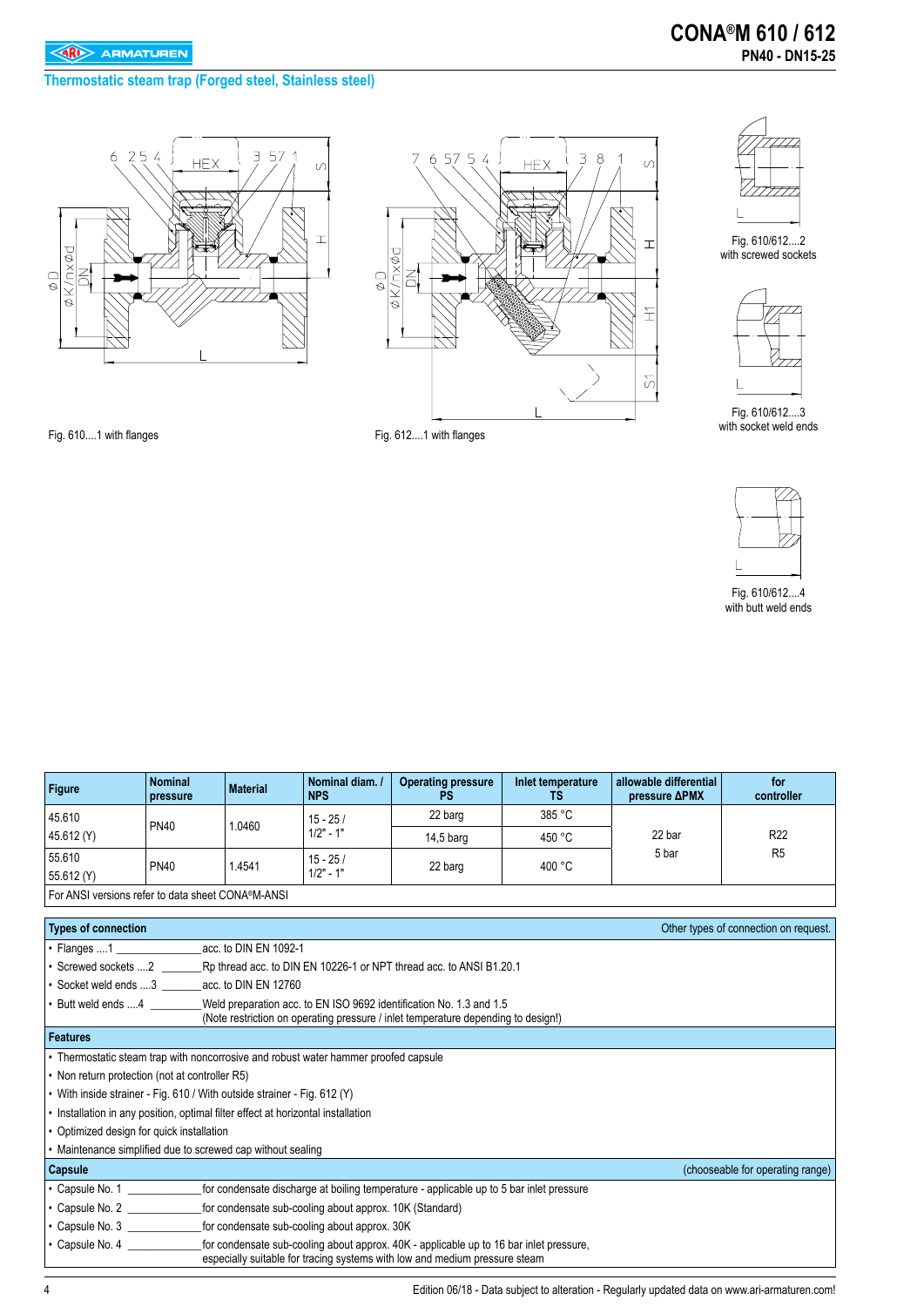# **CONA®M 610 / 612**

| <b>Types of connection</b>                             |      | <b>Flanges</b> |      |     | <b>Screwed sockets</b><br>Socket weld ends |      |     | <b>Butt weld ends</b> |                                              |                |
|--------------------------------------------------------|------|----------------|------|-----|--------------------------------------------|------|-----|-----------------------|----------------------------------------------|----------------|
| <b>DN</b>                                              |      | 15             | 20   | 25  | 15                                         | 20   | 25  | 15                    | 20                                           | 25             |
| <b>NPS</b>                                             |      | $1/2$ "        | 3/4" | 1"  | $1/2$ "                                    | 3/4" | 48  | 1/2"                  | 3/4"                                         | 1"             |
| Face-to-face acc. to data sheet resp. customer request |      |                |      |     |                                            |      |     |                       |                                              |                |
| L                                                      | (mm) | 150            | 150  | 160 | 95                                         | 95   | 95  | 250                   | 250                                          | 250            |
| <b>Dimensions</b>                                      |      |                |      |     |                                            |      |     |                       | Standard-flange dimensions refer to page 17. |                |
| H                                                      | (mm) | 65             | 65   | 65  | 65                                         | 65   | 74  | 65                    | 65                                           | 65             |
| H1                                                     | (mm) | 62             | 62   | 62  | 62                                         | 62   | 55  | 62                    | 62                                           | 62             |
| $\ensuremath{\mathsf{S}}$                              | (mm) | 40             | 40   | 40  | 40                                         | 40   | 40  | 40                    | 40                                           | 40             |
| S <sub>1</sub>                                         | (mm) | 24             | 24   | 24  | 24                                         | 24   | 24  | 24                    | 24                                           | 24             |
| <b>HEX</b>                                             | (mm) | 50             | 50   | 50  | 50                                         | 50   | 50  | 50                    | 50                                           | 50             |
| Weights                                                |      |                |      |     |                                            |      |     |                       |                                              |                |
| Fig. 610/612 (appr.) (kg)                              |      | 2,7            | 3,3  | 3.7 | 1,4                                        | 1,3  | 1.8 | 1,8                   | 1,9                                          | $\overline{c}$ |

| Parts           |               |                                   |                                 |                             |                       |                             |  |
|-----------------|---------------|-----------------------------------|---------------------------------|-----------------------------|-----------------------|-----------------------------|--|
| Pos.            | Sp.p.         | <b>Description</b>                | Fig. 45.610                     | Fig. 45.612                 | Fig. 55.610           | Fig. 55.612                 |  |
|                 |               | Body                              | P250 GH, 1.0460                 |                             | X6CrNiTi18-10, 1.4541 |                             |  |
| $\overline{2}$  | X             | Strainer                          | X5CrNi18-10, 1.4301             | $\overline{\phantom{a}}$    | X5CrNi18-10, 1.4301   |                             |  |
| 3               | x             | Seat                              | X8CrNiS18-9, 1.4305             |                             |                       |                             |  |
| $\overline{4}$  | X             | Capsule (Diaphragm / Capsule)     | Hastelloy / X5CrNi18-10, 1.4301 |                             |                       |                             |  |
| $5\phantom{.0}$ | x             | Spring actuated clip              | X10CrNi18-8, 1.4310             |                             |                       |                             |  |
| $6\overline{6}$ |               | Cap                               | P250 GH. 1.0460                 |                             | X6CrNiTi18-10, 1.4541 |                             |  |
|                 | X             | Strainer                          |                                 | X5CrNi18-10, 1.4301         | --                    | X5CrNi18-10, 1.4301         |  |
| 8               | X             | Strainer plug                     |                                 | X6CrNiTi18-10, 1.4541       | --                    | X6CrNiTi18-10, 1.4541       |  |
| 46              | X             | Blow down valve, cpl.             | $\overline{\phantom{a}}$        | X6CrNiTi18-10, 1.4541       | --                    | X6CrNiTi18-10, 1.4541       |  |
| 56              | X             | Ball valve for blow down (G 3/8") | $\overline{\phantom{a}}$        | GX5CrNiMo19-11-2.<br>1.4408 |                       | GX5CrNiMo19-11-2.<br>1.4408 |  |
| 57              |               | Non return protection             | X6Cr17, 1.4016                  |                             |                       |                             |  |
|                 | L Spare parts |                                   |                                 |                             |                       |                             |  |

Outside strainer with blow down valve **Ball valve Ball valve with adapter for blow down with internal strainer** 

(restricted to 13 bar, 200°C)

 $\triangleright$ 

m

 $\frac{24}{3}$ 

Information / restriction of technical rules need to be observed!

Resistance and fitness must be verified (contact manufacturer for information, refer to Product overview and Resistance list).

Operating and installation instructions can be downloaded at www.ari-armaturen.com.



Edition 06/18 - Data subject to alteration - Regularly updated data on www.ari-armaturen.com!<br>
5

24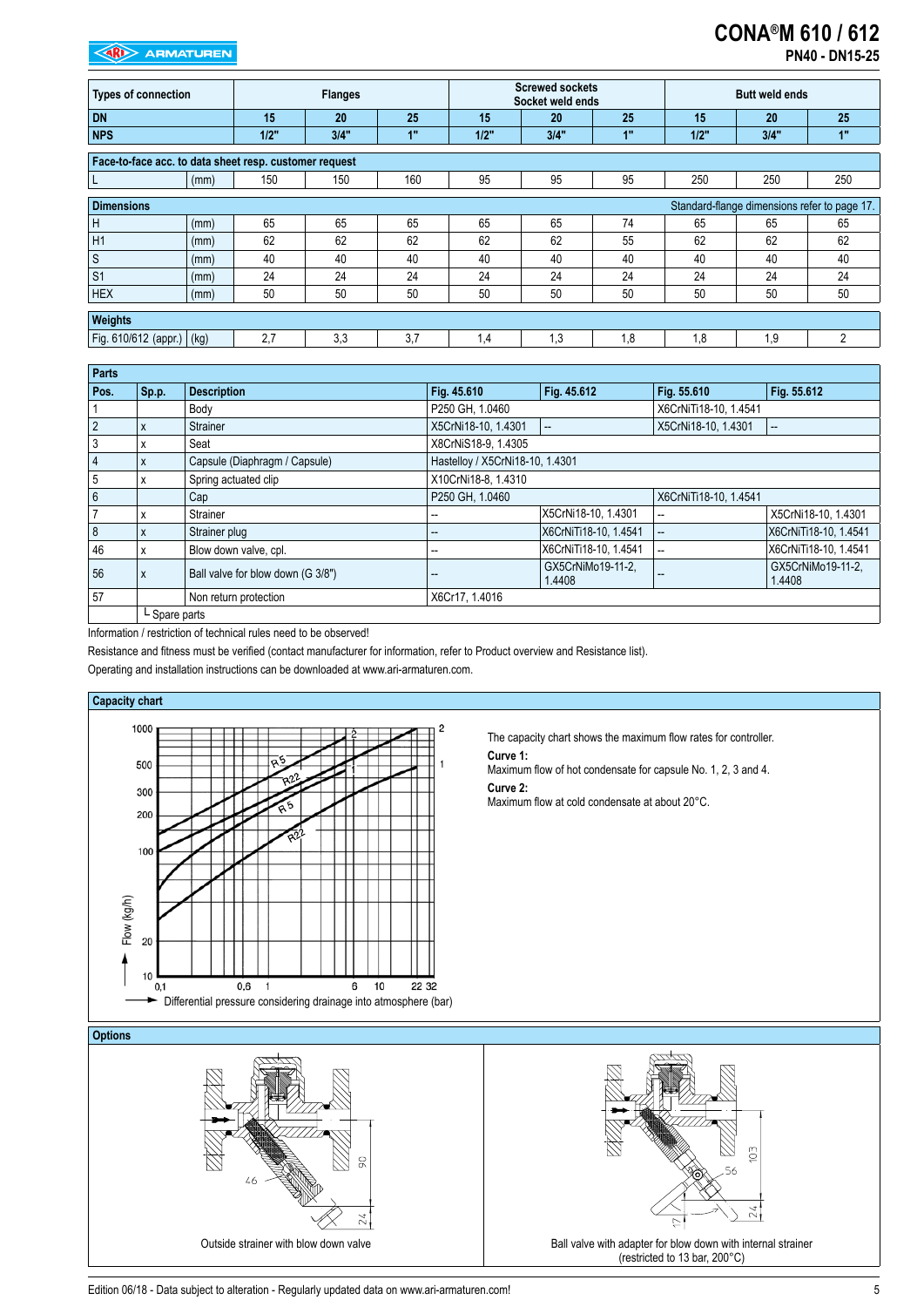### **Thermostatic steam trap for higher flow capacity (Forged steel, High temperature steel, Stainless steel)**







Fig. 611/613....2 with screwed sockets



Fig. 611/613....3 with socket weld ends

Fig. 611....1 with flanges Fig. 613....1 with flanges



Fig. 611/613....4 with butt weld ends

| <b>Figure</b>                                                                       | <b>Nominal</b><br>pressure                                                                                     | <b>Material</b> | <b>Nominal</b><br>diameter /<br><b>NPS</b> | <b>Operating pressure</b><br><b>PS</b>                                                                                                                   | Inlet temperature<br><b>TS</b> | allowable differential<br>pressure <b>APMX</b> | for<br>controller                     |  |
|-------------------------------------------------------------------------------------|----------------------------------------------------------------------------------------------------------------|-----------------|--------------------------------------------|----------------------------------------------------------------------------------------------------------------------------------------------------------|--------------------------------|------------------------------------------------|---------------------------------------|--|
|                                                                                     |                                                                                                                |                 |                                            | 32 barg                                                                                                                                                  | 250 °C                         |                                                |                                       |  |
| 45.611<br>45.613 (Y)                                                                | <b>PN40</b>                                                                                                    | 1.0460          | $15 - 25/$<br>$1/2" - 1"$                  | 22 barg                                                                                                                                                  | 385 °C                         |                                                |                                       |  |
|                                                                                     |                                                                                                                |                 |                                            | 14,5 barg                                                                                                                                                | 450 °C                         |                                                |                                       |  |
|                                                                                     |                                                                                                                |                 |                                            | 35 barg                                                                                                                                                  | 300 °C                         |                                                |                                       |  |
| 85.611                                                                              | <b>PN40</b>                                                                                                    | 16Mo3           | $15 - 25/$<br>$1/2" - 1"$                  | 32 barg                                                                                                                                                  | 335 °C                         | 32 bar                                         | R32                                   |  |
| 85.613 (Y)                                                                          |                                                                                                                |                 |                                            | 28 barg                                                                                                                                                  | 450 °C                         |                                                |                                       |  |
| 55.611                                                                              |                                                                                                                |                 | $15 - 25/$                                 | 32 barg                                                                                                                                                  | 350 °C                         |                                                |                                       |  |
| 55.613 (Y)                                                                          | <b>PN40</b>                                                                                                    | 1.4541          | $1/2" - 1"$                                | 22 barg                                                                                                                                                  | 400 °C                         |                                                |                                       |  |
| For ANSI versions refer to data sheet CONA®M-ANSI                                   |                                                                                                                |                 |                                            |                                                                                                                                                          |                                |                                                |                                       |  |
|                                                                                     |                                                                                                                |                 |                                            |                                                                                                                                                          |                                |                                                |                                       |  |
| <b>Types of connection</b>                                                          |                                                                                                                |                 |                                            |                                                                                                                                                          |                                |                                                | Other types of connection on request. |  |
|                                                                                     |                                                                                                                |                 |                                            |                                                                                                                                                          |                                |                                                |                                       |  |
|                                                                                     |                                                                                                                |                 |                                            | • Screwed sockets 2 Rp thread acc. to DIN EN 10226-1 or NPT thread acc. to ANSI B1.20.1                                                                  |                                |                                                |                                       |  |
| • Socket weld ends 3 ________ acc. to DIN EN 12760                                  |                                                                                                                |                 |                                            |                                                                                                                                                          |                                |                                                |                                       |  |
| • Butt weld ends 4                                                                  |                                                                                                                |                 |                                            | Weld preparation acc. to EN ISO 9692 identification No. 1.3 and 1.5<br>(Note restriction on operating pressure / inlet temperature depending to design!) |                                |                                                |                                       |  |
| <b>Features</b>                                                                     |                                                                                                                |                 |                                            |                                                                                                                                                          |                                |                                                |                                       |  |
| • Thermostatic steam trap with noncorrosive and robust water hammer proofed capsule |                                                                                                                |                 |                                            |                                                                                                                                                          |                                |                                                |                                       |  |
| • With seat for higher flow capacity than Fig. 610/612                              |                                                                                                                |                 |                                            |                                                                                                                                                          |                                |                                                |                                       |  |
| • Non return protection                                                             |                                                                                                                |                 |                                            |                                                                                                                                                          |                                |                                                |                                       |  |
| • With inside strainer - Fig. 611 / With outside strainer - Fig. 613 (Y)            |                                                                                                                |                 |                                            |                                                                                                                                                          |                                |                                                |                                       |  |
| • Installation in any position, optimal filter effect at horizontal installation    |                                                                                                                |                 |                                            |                                                                                                                                                          |                                |                                                |                                       |  |
| • Optimized design for quick installation                                           |                                                                                                                |                 |                                            |                                                                                                                                                          |                                |                                                |                                       |  |
| • Maintenance simplified due to screwed cap without sealing                         |                                                                                                                |                 |                                            |                                                                                                                                                          |                                |                                                |                                       |  |
| Capsule                                                                             |                                                                                                                |                 |                                            |                                                                                                                                                          |                                |                                                | (chooseable for operating range)      |  |
|                                                                                     |                                                                                                                |                 |                                            | . Capsule No. 1 ___________________for condensate discharge at boiling temperature - applicable up to 5 bar inlet pressure                               |                                |                                                |                                       |  |
| • Capsule No. 2 for condensate sub-cooling about approx. 10K (Standard)             |                                                                                                                |                 |                                            |                                                                                                                                                          |                                |                                                |                                       |  |
| • Capsule No. 3 for condensate sub-cooling about approx. 30K                        |                                                                                                                |                 |                                            |                                                                                                                                                          |                                |                                                |                                       |  |
| <b>Options</b>                                                                      | (Design refer to page 7)                                                                                       |                 |                                            |                                                                                                                                                          |                                |                                                |                                       |  |
|                                                                                     | • Outside strainer with blow down valve (Pos. 46)                                                              |                 |                                            |                                                                                                                                                          |                                |                                                |                                       |  |
|                                                                                     | • Ball valve for blow down (pos. 56) with internal strainer (Observe operating and installation instructions!) |                 |                                            |                                                                                                                                                          |                                |                                                |                                       |  |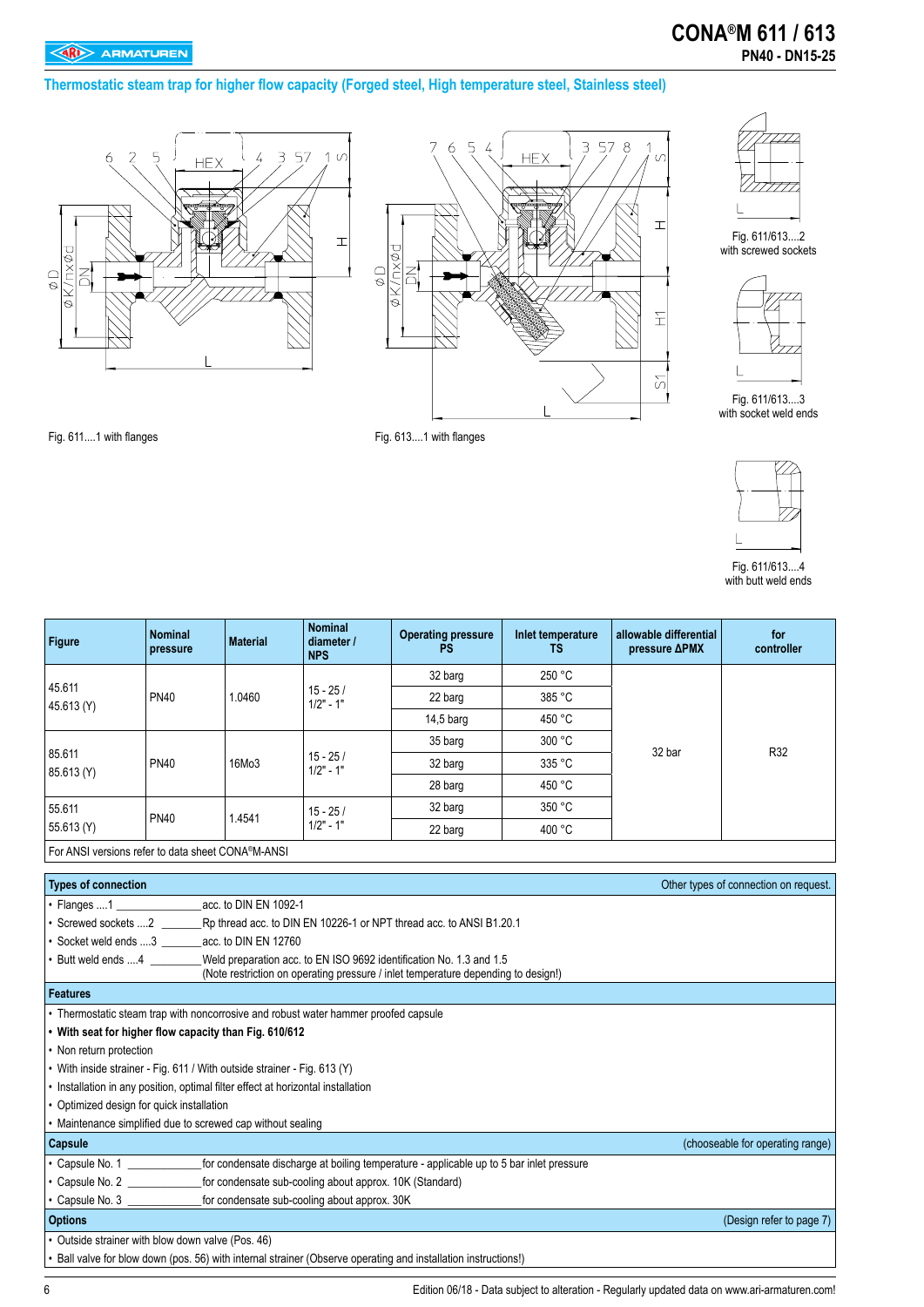## **CONA®M 611 / 613 PN40 - DN15-25**

| <b>Types of connection</b>                             |      | <b>Flanges</b> |      |     | <b>Screwed sockets</b><br>Socket weld ends |      |     | <b>Butt weld ends</b> |                                              |                |
|--------------------------------------------------------|------|----------------|------|-----|--------------------------------------------|------|-----|-----------------------|----------------------------------------------|----------------|
| <b>DN</b>                                              |      | 15             | 20   | 25  | 15                                         | 20   | 25  | 15                    | 20                                           | 25             |
| <b>NPS</b>                                             |      | 1/2"           | 3/4" | 1"  | 1/2"                                       | 3/4" | 1"  | 1/2"                  | 3/4"                                         | 1"             |
| Face-to-face acc. to data sheet resp. customer request |      |                |      |     |                                            |      |     |                       |                                              |                |
|                                                        | (mm) | 150            | 150  | 160 | 95                                         | 95   | 95  | 250                   | 250                                          | 250            |
| <b>Dimensions</b>                                      |      |                |      |     |                                            |      |     |                       | Standard-flange dimensions refer to page 17. |                |
| Н                                                      | (mm) | 65             | 65   | 65  | 65                                         | 65   | 74  | 65                    | 65                                           | 65             |
| H1                                                     | (mm) | 62             | 62   | 62  | 62                                         | 62   | 55  | 62                    | 62                                           | 62             |
| S                                                      | (mm) | 40             | 40   | 40  | 40                                         | 40   | 40  | 40                    | 40                                           | 40             |
| S <sub>1</sub>                                         | (mm) | 24             | 24   | 24  | 24                                         | 24   | 24  | 24                    | 24                                           | 24             |
| <b>HEX</b>                                             | (mm) | 50             | 50   | 50  | 50                                         | 50   | 50  | 50                    | 50                                           | 50             |
| Weights                                                |      |                |      |     |                                            |      |     |                       |                                              |                |
|                                                        |      |                |      |     |                                            |      |     |                       |                                              |                |
| Fig. 611/613 (appr.)                                   | (kg) | 2.7            | 3.3  | 3.7 | 1,4                                        | 1,3  | 1,8 | 1,8                   | 1,9                                          | $\overline{2}$ |

| Parts          |               |                                                |                                 |                             |                       |                             |                        |                             |
|----------------|---------------|------------------------------------------------|---------------------------------|-----------------------------|-----------------------|-----------------------------|------------------------|-----------------------------|
| Pos.           | Sp.p.         | <b>Description</b>                             | Fig. 45.611                     | Fig. 45.613                 | Fig. 85.611           | Fig. 85.613                 | Fig. 55.611            | Fig. 55.613                 |
|                |               | Body                                           | P250 GH, 1.0460                 |                             | 16Mo3, 1.5415         |                             |                        | X6CrNiTi18-10, 1.4541       |
| $\overline{2}$ | X             | Strainer                                       | X5CrNi18-10, 1.4301 --          |                             | X5CrNi18-10, 1.4301 - |                             | X5CrNi18-10, 1.4301 -- |                             |
| $\sqrt{3}$     | x             | Seat                                           | X8CrNiS18-9, 1.4305             |                             |                       |                             |                        |                             |
| $\overline{4}$ | X             | Capsule B<br>(Diaphragm / Capsule)             | Hastelloy / X5CrNi18-10, 1.4301 |                             |                       |                             |                        |                             |
| 5              | x             | Spring actuated clip                           | X10CrNi18-8, 1.4310             |                             |                       |                             |                        |                             |
| $6\phantom{1}$ |               | Cap                                            | P250 GH, 1.0460                 |                             | 16Mo3, 1.5415         |                             | X6CrNiTi18-10, 1.4541  |                             |
| $\overline{7}$ | x             | Strainer                                       |                                 | X5CrNi18-10,<br>1.4301      |                       | X5CrNi18-10.<br>1.4301      |                        | X5CrNi18-10,<br>1.4301      |
| 8              | $\mathsf{x}$  | Strainer plug                                  |                                 | X6CrNiTi18-10,<br>1.4541    |                       | X6CrNiTi18-10.<br>1.4541    |                        | X6CrNiTi18-10,<br>1.4541    |
| 46             | X             | Blow down valve, cpl.                          |                                 | X6CrNiTi18-10,<br>1.4541    |                       | X6CrNiTi18-10.<br>1.4541    |                        | X6CrNiTi18-10.<br>1.4541    |
| 56             | $\mathsf{x}$  | Ball valve for blow<br>down (G 3/8")           |                                 | GX5CrNiMo19-11-2,<br>1.4408 |                       | GX5CrNiMo19-11-2.<br>1.4408 |                        | GX5CrNiMo19-11-2,<br>1.4408 |
| 57             |               | X20Cr13+QT. 1.4021+QT<br>Non return protection |                                 |                             |                       |                             |                        |                             |
|                | L Spare parts |                                                |                                 |                             |                       |                             |                        |                             |

Information / restriction of technical rules need to be observed!

Resistance and fitness must be verified (contact manufacturer for information, refer to Product overview and Resistance list).

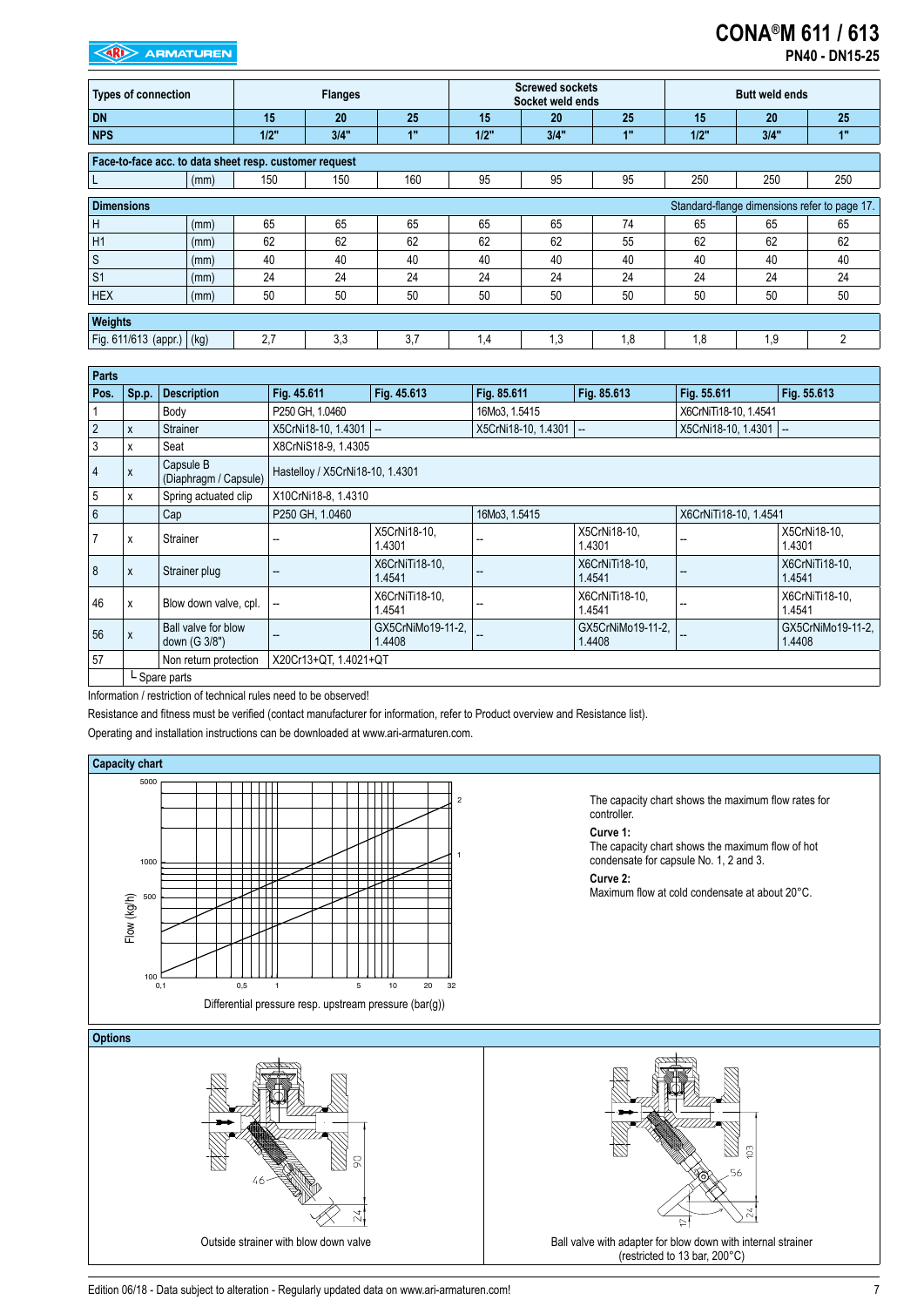#### **Thermostatic steam trap with multi capsule for very high flow capacity (Forged steel)**





Fig. 616....1....4K2 (DN25) with 4 capsules, with flanges Fig. 616....1....6K2 (DN40-50) with 6 capsules, with flanges



Fig. 616....2 with screwed sockets



Fig. 616....3 with socket weld ends







Fig. 616....4 with butt weld ends

Fig. 616....1....10K2 (DN40-50) with 10 capsules, with flanges Fig. 616....1....10K2 (DN40-50) with 10 capsules, with flanges - **In-line design**

| <b>Figure</b>                                                                             | <b>Nominal</b><br>pressure | <b>Material</b>       | Nominal diam. /<br><b>NPS</b> | <b>Operating pressure</b><br>PS. | Inlet temperature<br>TS. | allowable differential<br>pressure <b>APMX</b> | for<br>controller                     |
|-------------------------------------------------------------------------------------------|----------------------------|-----------------------|-------------------------------|----------------------------------|--------------------------|------------------------------------------------|---------------------------------------|
| 45.6164K2                                                                                 | <b>PN40</b>                | 1.0460 <sup>1</sup>   | 25/                           | 32 barg                          | 250 °C                   |                                                | R32                                   |
| with 4 capsules                                                                           |                            |                       | 1"                            | $14.5b$ arq                      | 450 °C                   |                                                |                                       |
| 45.6166K2                                                                                 | <b>PN40</b>                | 1.0460 <sup>1</sup>   | $40 - 50/$                    | 32 barg                          | 250 °C                   |                                                |                                       |
| with 6 capsules                                                                           |                            |                       | $11/2" - 2"$                  | $14,5$ barg                      | 450 °C                   |                                                |                                       |
| 45.61610K2                                                                                |                            |                       | $40 - 50/$<br>$11/2" - 2"$    | 32 barg                          | 250 °C                   | 32 bar                                         |                                       |
| with 10 capsules                                                                          | <b>PN40</b>                | 1.0460 <sup>1</sup>   |                               | $14.5b$ arq                      | 450 °C                   |                                                |                                       |
| 45.61610K2                                                                                |                            |                       | $40 - 50/$<br>$11/2" - 2"$    | $28,3$ barg                      | 250 °C                   |                                                |                                       |
| with 10 capsules<br>In-line design                                                        | <b>PN40</b>                | 1.0460 <sup>1</sup>   |                               | $13,1$ barg                      | 450 °C                   |                                                |                                       |
| We recommend a ARI Strainer Fig. 050 in front of the steam trap.                          |                            |                       |                               |                                  |                          |                                                | $\frac{1}{1}$ 1.4541 on request       |
| For ANSI versions refer to data sheet CONA®M-ANSI                                         |                            |                       |                               |                                  |                          |                                                |                                       |
| <b>Types of connection</b>                                                                |                            |                       |                               |                                  |                          |                                                | Other types of connection on request. |
| $\cdot$ Flanges  1                                                                        |                            | acc. to DIN EN 1092-1 |                               |                                  |                          |                                                |                                       |
|                                                                                           |                            |                       |                               |                                  |                          |                                                |                                       |
| • Socket weld ends 3 acc. to DIN EN 12760                                                 |                            |                       |                               |                                  |                          |                                                |                                       |
| • Butt weld ends 4<br>Weld preparation acc. to EN ISO 9692 identification No. 1.3 and 1.5 |                            |                       |                               |                                  |                          |                                                |                                       |

(Note restriction on operating pressure / inlet temperature depending to design!)

**Features** 

• Thermostatic steam trap with noncorrosive and robust water hammer proofed capsule

**• With multi capsule for discharge of very high flow capacity**

• Installation in any position, except cover downwards

**Capsule** 

• Capsule No. 2 \_\_\_\_\_\_\_\_\_\_\_\_\_for condensate sub-cooling about approx. 10K (Standard)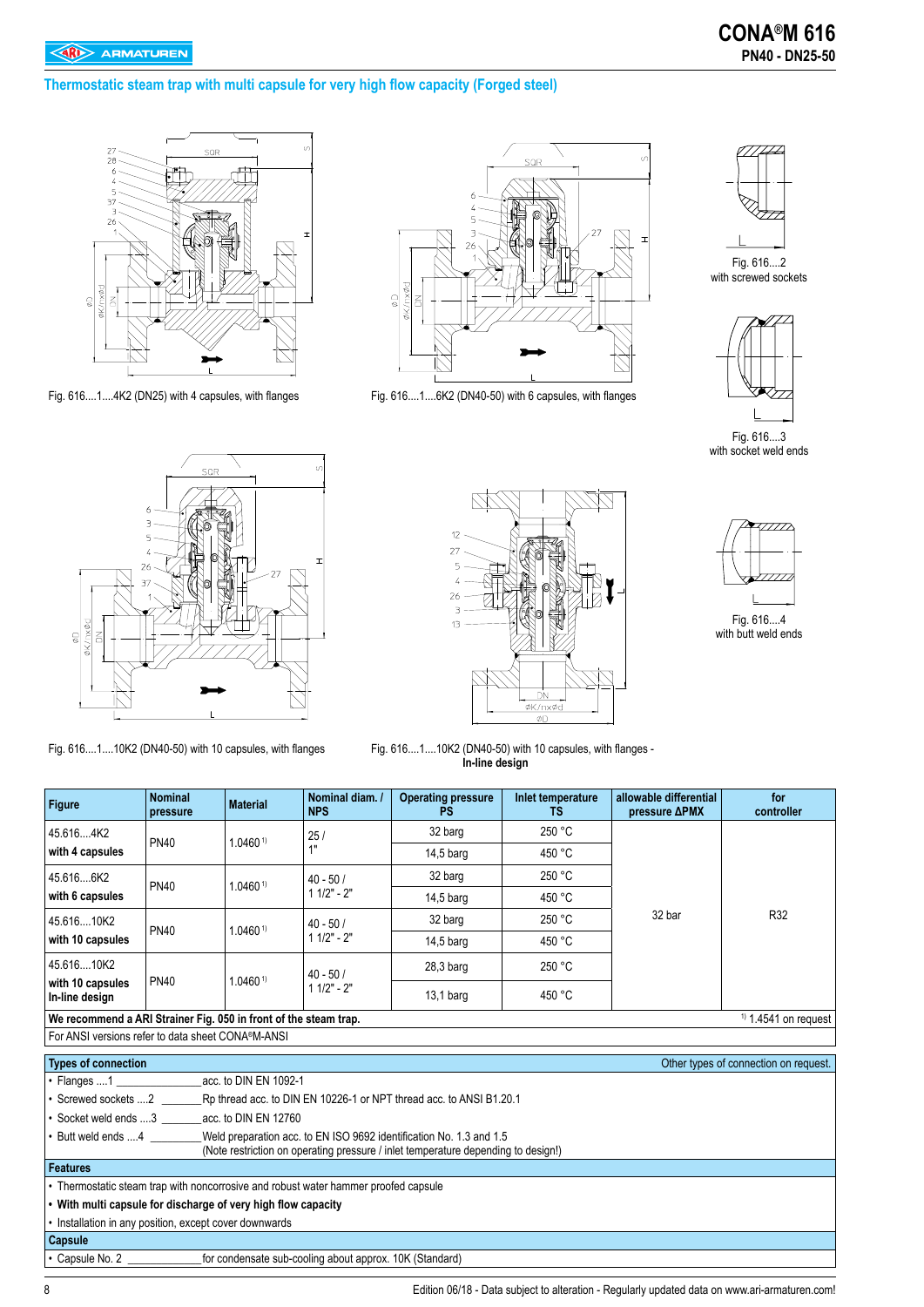| <b>PN40 - DN25-50</b> |
|-----------------------|
|                       |

| <b>Types of connection</b>                                        |                                                        |      | <b>Flanges</b> |       |      | <b>Screwed sockets</b><br>Socket weld ends |            |    | <b>Butt weld ends</b> |            |    |
|-------------------------------------------------------------------|--------------------------------------------------------|------|----------------|-------|------|--------------------------------------------|------------|----|-----------------------|------------|----|
| <b>DN</b>                                                         |                                                        |      | 25             | 40    | 50   | 25                                         | 40         | 50 | 25                    | 40         | 50 |
| <b>NPS</b>                                                        |                                                        |      | 1"             | 11/2" | 2"   | 1"                                         | 11/2"      | 2" | 1"                    | 11/2"      | 2" |
|                                                                   | Face-to-face acc. to data sheet resp. customer request |      |                |       |      |                                            |            |    |                       |            |    |
| (mm)                                                              |                                                        |      | 160            | 230   | 230  | on request<br>on request                   |            |    |                       |            |    |
| <b>Dimensions</b><br>Standard-flange dimensions refer to page 17. |                                                        |      |                |       |      |                                            |            |    |                       |            |    |
|                                                                   | 4 capsules                                             | (mm) | 125            | $- -$ | --   |                                            |            |    |                       |            |    |
| H                                                                 | 6 capsules                                             | (mm) | $- -$          | 144   | 144  |                                            |            |    | on request            |            |    |
|                                                                   | 10 capsules                                            | (mm) | $-$            | 185   | 185  |                                            | on request |    |                       |            |    |
| $\mathsf{S}$                                                      |                                                        | (mm) | 65             | 90    | 90   |                                            |            |    |                       |            |    |
|                                                                   | Weights                                                |      |                |       |      |                                            |            |    |                       |            |    |
| Fig. 616                                                          | $(\text{approx.})   (\text{kg})$                       |      | 6.5            | 11,3  | 12,1 |                                            | on request |    |                       | on request |    |

| <b>Parts</b> |       |                               |                                         |                                   |                                     |                                                       |  |  |  |  |
|--------------|-------|-------------------------------|-----------------------------------------|-----------------------------------|-------------------------------------|-------------------------------------------------------|--|--|--|--|
| Pos.         | Sp.p. | <b>Description</b>            | Fig. 45.6164K2,<br>with 4 capsules      | Fig. 45.6166K2<br>with 6 capsules | Fig. 45.61610K2<br>with 10 capsules | Fig. 45.61610K2<br>with 10 capsules<br>In-line design |  |  |  |  |
|              |       | Body                          | P250 GH, 1.0460                         |                                   |                                     |                                                       |  |  |  |  |
| 3            | X     | Seat                          | X8CrNiS18-9, 1.4305                     |                                   |                                     |                                                       |  |  |  |  |
|              | x     | Capsule (Diaphragm / Capsule) |                                         | Hastelloy / X5CrNi18-10, 1.4301   |                                     |                                                       |  |  |  |  |
| 5            | X     | Spring actuated clip          | X10CrNi18-8, 1.4310                     |                                   |                                     |                                                       |  |  |  |  |
| 6            |       | Cover                         | P250 GH, 1.0460<br>$-$                  |                                   |                                     |                                                       |  |  |  |  |
| 12           |       | <b>Bonnet</b>                 |                                         |                                   |                                     | P250 GH, 1.0460                                       |  |  |  |  |
| 13           |       | Body                          |                                         |                                   |                                     | P250 GH, 1.0460                                       |  |  |  |  |
| 26           | X     | Gasket                        | Graphite (CrNi laminated with graphite) |                                   |                                     |                                                       |  |  |  |  |
| 27           |       | Cheese head screw             |                                         | 21CrMoV 5-7, 1.7709               |                                     | 21CrMoV 5-7, 1.7709                                   |  |  |  |  |
| 27           |       | <b>Stud</b>                   | 21CrMoV 5-7, 1.7709                     | --                                |                                     |                                                       |  |  |  |  |
| 28           |       | Hexagonal nut                 | 21CrMoV 5-7, 1.7709                     | --                                |                                     | --                                                    |  |  |  |  |
| 37           |       | Intermediate flange           | P250 GH, 1.0460                         | --                                | P250 GH, 1.0460                     | $\hspace{0.05cm}$                                     |  |  |  |  |
|              |       | $L$ Spare parts               |                                         |                                   |                                     |                                                       |  |  |  |  |

Information / restriction of technical rules need to be observed!

Resistance and fitness must be verified (contact manufacturer for information, refer to Product overview and Resistance list).

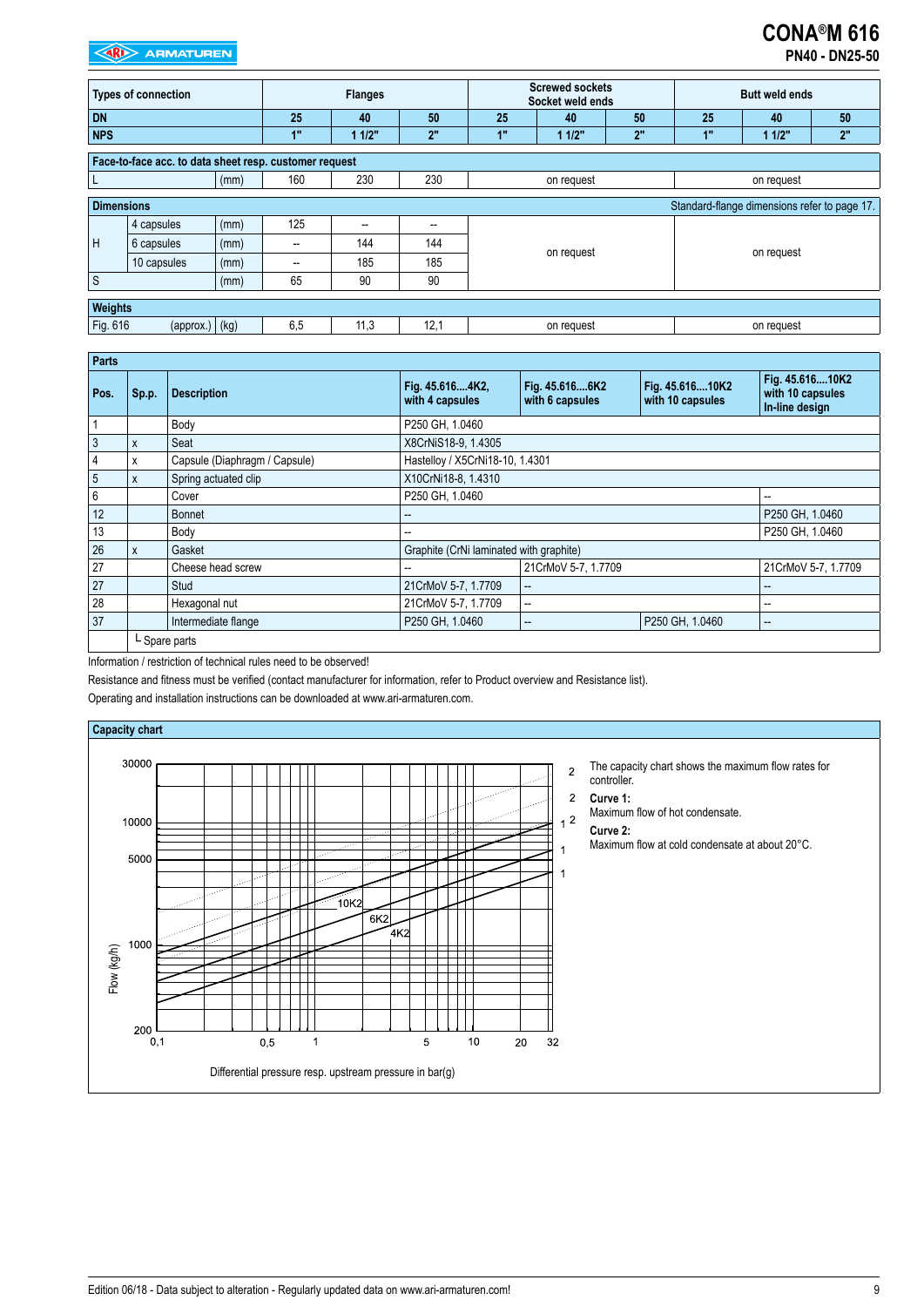#### **Thermostatic steam trap - compact (Stainless steel)**





 $12$  $\overline{c}$  $\overline{4}$ 5  $13$ **DN HEX**  $\emptyset$ D1

Fig. 614....a for clamp connection (PN16)



Fig. 614....2 with screwed sockets Fig. 614....5 union with butt weld ends



Fig. 614....c with compression ring connection

| <b>Figure</b> | <b>Nominal</b><br>pressure | <b>Material</b> | <b>NPS</b>  | <b>Operating pressure</b><br>PS | Inlet temperature<br>TS | allowable differential<br>pressure <b>APMX</b> | for<br>controller |
|---------------|----------------------------|-----------------|-------------|---------------------------------|-------------------------|------------------------------------------------|-------------------|
| 52.614        | <b>PN16</b>                | 1.4305          | $1/4" - 1"$ | 12 barg                         | 190 °C                  |                                                |                   |
| 55.614        | <b>PN40</b>                | 1.4305          | $1/4" - 1"$ | 32 barg                         | 250 °C                  | 32 bar                                         | R32               |
|               | <b>PN40</b>                | 1.4305          | $1/4" - 1"$ | 22 barg                         | 400 °C                  |                                                |                   |

For ANSI versions refer to data sheet CONA®M-ANSI

Input: Screwed male, Output: Screwed socket

| <b>Types of connection</b>                                                       |                                           |                                                                     | Other types of connection on request. |  |  |
|----------------------------------------------------------------------------------|-------------------------------------------|---------------------------------------------------------------------|---------------------------------------|--|--|
| ∙ Screwed sockets 2                                                              |                                           | Rp thread acc. to DIN EN 10226-1 or NPT thread acc. to ANSI B1.20.1 |                                       |  |  |
| $\blacktriangleright$ Union with butt weld ends 5                                | acc. to data sheet resp. customer request |                                                                     |                                       |  |  |
| • Input: Screwed male, Output: Screwed socket  9                                 | Rp- and NPT-thread acc. to DIN EN 10226-1 |                                                                     |                                       |  |  |
| • for clamp connection a                                                         | acc. to DIN 32676 or BS 4825-3            |                                                                     |                                       |  |  |
| • with compression ring connection c _______                                     | acc. to DIN 2353 or EN ISO 8434-1         |                                                                     |                                       |  |  |
| Features                                                                         |                                           |                                                                     |                                       |  |  |
| • Thermostatic steam trap with noncorrosive and robust water hammer proofed      |                                           | • Suitable as air vent for steam systems                            |                                       |  |  |
| capsule                                                                          |                                           | • Corrosion resistant stainless steel body                          |                                       |  |  |
| • With inside strainer                                                           |                                           | • Installation in any position                                      |                                       |  |  |
| • Especially designed for instrumentation and product heating with sub-cooled    |                                           | • Optimized design for quick installation                           |                                       |  |  |
| condensate discharge                                                             |                                           | • Maintenance simplified due to screwed cap without sealing         |                                       |  |  |
| <b>Capsule</b>                                                                   |                                           |                                                                     | (chooseable for operating range)      |  |  |
| for condensate sub-cooling about approx. 10K (Standard)<br>$\cdot$ Capsule No. 2 |                                           |                                                                     |                                       |  |  |
| $\cdot$ Capsule No. 3<br>for condensate sub-cooling about approx. 30K            |                                           |                                                                     |                                       |  |  |

10 Edition 06/18 - Data subject to alteration - Regularly updated data on www.ari-armaturen.com!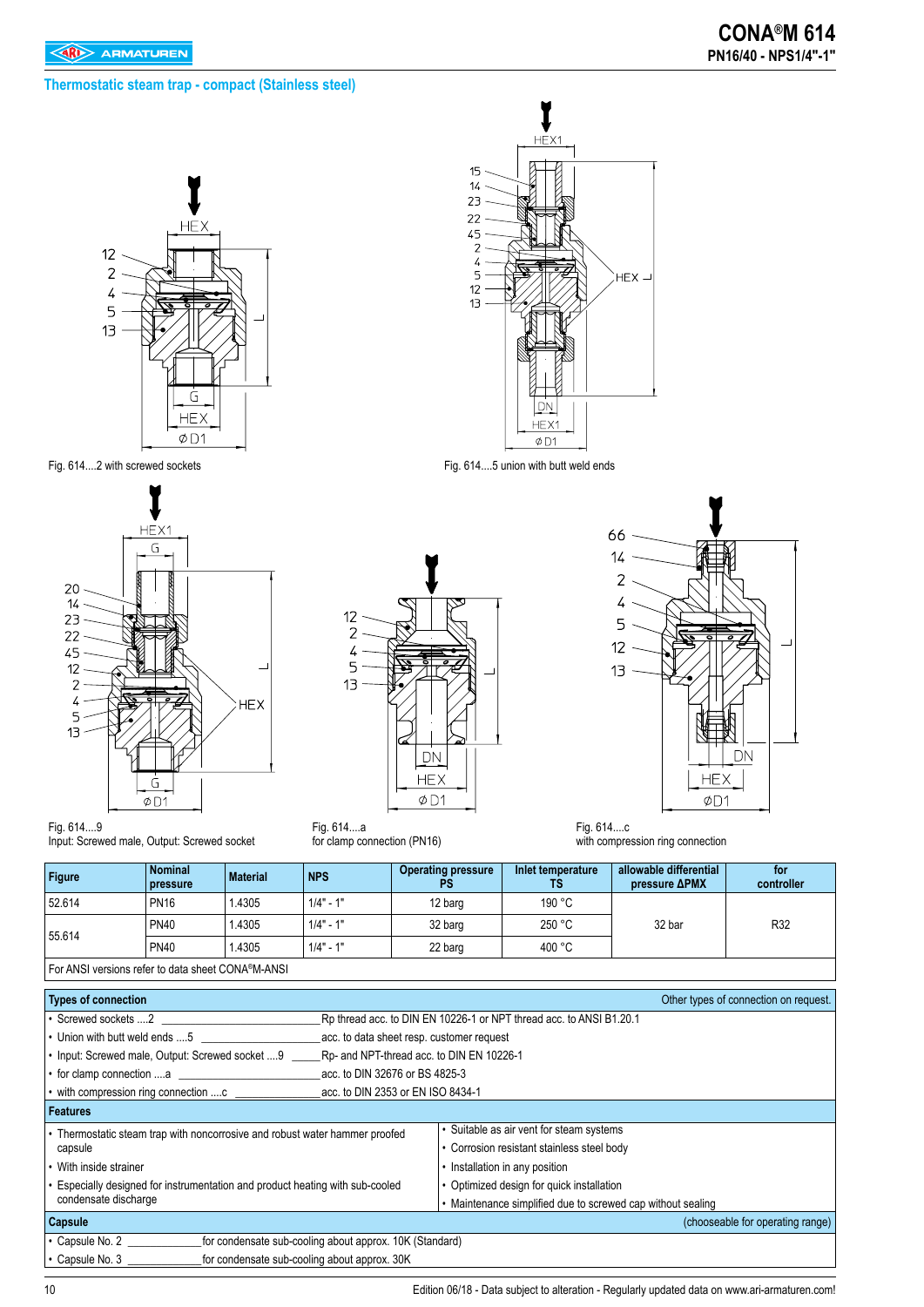# **CONA®M 614**

**PN16/40 - NPS1/4"-1"**

| <b>Types of connection</b>                             |        | <b>Screwed sockets</b> |                   |                   | <b>Union</b><br>with butt weld ends |                   | Screwed male /<br>screwed socket |                          | for clamp connection<br>(PN16) |      | Compr. ring<br>con. (PN40) |                          |      |                          |            |
|--------------------------------------------------------|--------|------------------------|-------------------|-------------------|-------------------------------------|-------------------|----------------------------------|--------------------------|--------------------------------|------|----------------------------|--------------------------|------|--------------------------|------------|
| <b>NPS</b>                                             |        | 1/4"                   | 3/8"              | 1/2"              | 3/4"                                | 1"                | 1/4"                             | 3/8"                     | $1/2$ "                        | 1/2" | 3/4"                       | 1/2"                     | 3/4" | 1"                       | <b>DN8</b> |
| Face-to-face acc. to data sheet resp. customer request |        |                        |                   |                   |                                     |                   |                                  |                          |                                |      |                            |                          |      |                          |            |
| L                                                      | (mm)   | 68                     | 68                | 68                | 78                                  | 78                | 150                              | 150                      | 150                            | 110  | 125                        | 75                       | 75   | 75                       | 100        |
| <b>Dimensions</b>                                      |        |                        |                   |                   |                                     |                   |                                  |                          |                                |      |                            |                          |      |                          |            |
| D <sub>1</sub>                                         | (mm)   | 53,5                   | 53,5              | 53.5              | 53,5                                | 53,5              | 53,5                             | 53.5                     | 53,5                           | 53,5 | 53.5                       | 45                       | 45   | 45                       | 53,5       |
| G                                                      | (inch) | 1/4                    | 3/8               | 1/2               | 3/4                                 |                   | $\overline{\phantom{a}}$         | $\overline{\phantom{a}}$ | $\overline{\phantom{a}}$       | 1/2  | 3/4                        | $\overline{\phantom{a}}$ | --   | $\overline{\phantom{a}}$ | --         |
| <b>HEX</b>                                             | (mm)   | 27                     | 27                | 27                | 41                                  | 41                | 27                               | 27                       | 27                             | 27   | 27                         | 36                       | 36   | 36                       | 27         |
| HEX1                                                   | (mm)   | --                     | $\hspace{0.05cm}$ | $\hspace{0.05cm}$ | $\overline{\phantom{a}}$            | $\hspace{0.05cm}$ | 32                               | 32                       | 32                             | 32   | 32                         | --                       | $-$  | --                       | --         |
| Weights                                                |        |                        |                   |                   |                                     |                   |                                  |                          |                                |      |                            |                          |      |                          |            |
| Fig. 614<br>(approx.) (kg)                             |        | 0.65                   | 0.65              | 0,65              | 0,85                                | 0,85              | $\overline{.2}$                  | 1,2                      | 1.2                            | 0,95 | $\cdot$                    | 0.7                      | 0.7  | 0.8                      | 0,7        |

| Parts          |               |                                        |                                 |                                         |  |  |  |
|----------------|---------------|----------------------------------------|---------------------------------|-----------------------------------------|--|--|--|
| Pos.           | Sp.p.         | <b>Description</b>                     | Fig. 52.614                     | Fig. 55.614                             |  |  |  |
| 2              | x             | Strainer                               | X5CrNi18-10, 1.4301             |                                         |  |  |  |
| $\overline{4}$ | X             | Capsule B (Diaphragm / Capsule)        | Hastelloy / X5CrNi18-10, 1.4301 |                                         |  |  |  |
| 5              | x             | Spring actuated clip                   | X10CrNi18-8, 1.4310             |                                         |  |  |  |
| 12             |               | <b>Bonnet</b>                          | X8CrNiS18-9, 1.4305             |                                         |  |  |  |
| 13             |               | Body                                   | X8CrNiS18-9, 1.4305             |                                         |  |  |  |
| 14             |               | Union nut                              |                                 | X14CrMoS17+QT, 1.4104+QT                |  |  |  |
| 15             |               | Welding end                            | $- -$                           | X20Cr13+QT, 1.4021+QT                   |  |  |  |
| 20             |               | Screwed male end (with outside thread) | --                              | X8CrNiS18-9, 1.4305                     |  |  |  |
| 22             | x             | Sealing ring                           | $- -$                           | A4                                      |  |  |  |
| 23             | X             | Gasket                                 | $- -$                           | Graphite (CrNi laminated with graphite) |  |  |  |
| 45             |               | Intermediate part                      | $- -$                           | X8CrNiS18-9, 1.4305                     |  |  |  |
| 66             |               | Double edge cutting ring               | $\qquad \qquad \cdots$          | Stainless steel                         |  |  |  |
|                | L Spare parts |                                        |                                 |                                         |  |  |  |

Information / restriction of technical rules need to be observed!

Resistance and fitness must be verified (contact manufacturer for information, refer to Product overview and Resistance list).

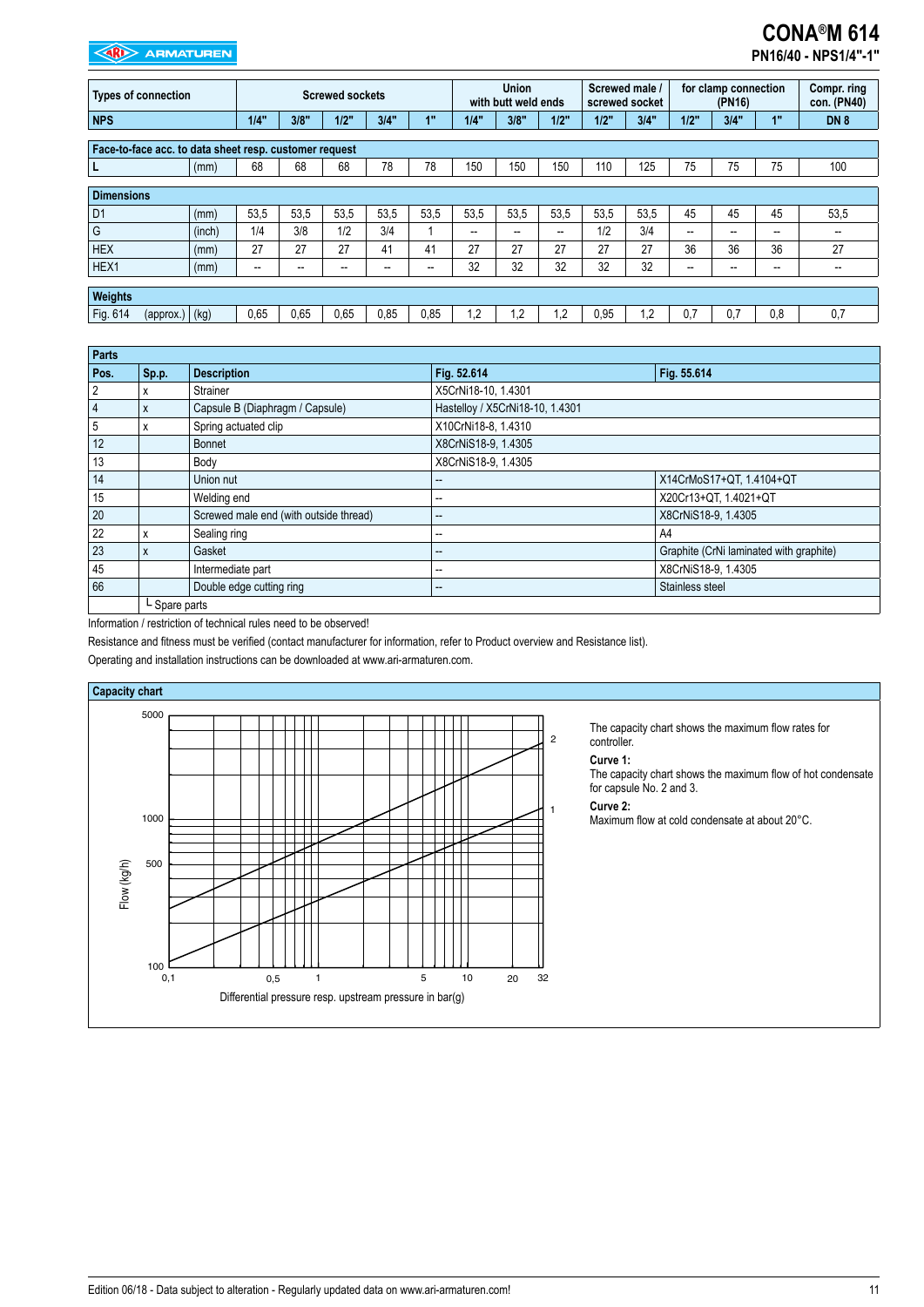#### **Thermostatic steam trap - compact (Stainless steel)**

# $\overline{\phantom{a}}$  $\overline{2}$  $\overline{4}$ 5 G **HEX**  $\emptyset$  D1



Fig. 615....2 with screwed sockets Fig. 615....a for clamp connection (PN16)



| <b>Figure</b>              | <b>Nominal</b><br>pressure | <b>Material</b>                                                             | <b>NPS</b>             | <b>Operating pressure</b><br>PS                                     | Inlet temperature<br>ΤS                                                   | allowable differential<br>pressure <b>APMX</b>                                             | for<br>controller                                 |  |  |
|----------------------------|----------------------------|-----------------------------------------------------------------------------|------------------------|---------------------------------------------------------------------|---------------------------------------------------------------------------|--------------------------------------------------------------------------------------------|---------------------------------------------------|--|--|
| 52.615                     | <b>PN16</b>                | 1.4301                                                                      | $1/4" - 1"$            | 12 barg                                                             | 190 °C                                                                    |                                                                                            |                                                   |  |  |
| 55.615                     | <b>PN40</b>                | 1.4301                                                                      | $1/4" - 1/2"$          | 32 barg                                                             | 250 °C                                                                    | 32 bar                                                                                     | R32                                               |  |  |
|                            |                            | For ANSI versions refer to data sheet CONA®M-ANSI                           |                        |                                                                     |                                                                           |                                                                                            |                                                   |  |  |
| <b>Types of connection</b> |                            |                                                                             |                        |                                                                     |                                                                           |                                                                                            | Other types of connection on request.             |  |  |
| • Screwed sockets 2        |                            |                                                                             |                        | Rp thread acc. to DIN EN 10226-1 or NPT thread acc. to ANSI B1.20.1 |                                                                           |                                                                                            |                                                   |  |  |
| for clamp connection a     |                            | acc. to DIN 32676 or BS 4825-3                                              |                        |                                                                     |                                                                           |                                                                                            |                                                   |  |  |
| <b>Features</b>            |                            |                                                                             |                        |                                                                     |                                                                           |                                                                                            |                                                   |  |  |
| capsule                    |                            | • Thermostatic steam trap with noncorrosive and robust water hammer proofed |                        |                                                                     | • Corrosion resistant stainless steel body                                |                                                                                            |                                                   |  |  |
| • With inside strainer     |                            |                                                                             |                        |                                                                     | • Installation in any position                                            |                                                                                            |                                                   |  |  |
| condensate discharge       |                            | Especially designed for instrumentation and product heating with sub-cooled |                        |                                                                     |                                                                           | • Discharge of condensate sub-cooled at 10K over the entire application range              |                                                   |  |  |
| Capsule                    |                            |                                                                             |                        |                                                                     |                                                                           |                                                                                            |                                                   |  |  |
| Capsule No. 2              |                            | for condensate sub-cooling about approx. 10K (Standard)                     |                        |                                                                     |                                                                           |                                                                                            |                                                   |  |  |
|                            |                            |                                                                             |                        |                                                                     |                                                                           |                                                                                            |                                                   |  |  |
| <b>Types of connection</b> |                            |                                                                             | <b>Screwed sockets</b> |                                                                     |                                                                           | for clamp connection (PN16)                                                                |                                                   |  |  |
| <b>NPS</b>                 |                            | 1/4"                                                                        | 3/8"                   | 1/2"                                                                | 1/2"                                                                      | 3/4"                                                                                       | 1"                                                |  |  |
|                            |                            | Face-to-face acc. to data sheet resp. customer request                      |                        |                                                                     |                                                                           |                                                                                            |                                                   |  |  |
| $\mathsf{L}^\star$         | (mm)                       | 50                                                                          | 50                     | 50                                                                  | 65                                                                        | 65                                                                                         | 65                                                |  |  |
| <b>Dimensions</b>          |                            |                                                                             |                        |                                                                     |                                                                           |                                                                                            |                                                   |  |  |
| D <sub>1</sub>             | (mm)                       | 45                                                                          | 45                     | 45                                                                  | 45                                                                        | 45                                                                                         | 45                                                |  |  |
| G                          | (inch)                     | 1/4                                                                         | 3/8                    | 1/2                                                                 | --                                                                        | --                                                                                         | --                                                |  |  |
| <b>HEX</b>                 | (mm)                       | 27                                                                          | 27                     | 27                                                                  | −−                                                                        | −−                                                                                         | $\overline{\phantom{a}}$                          |  |  |
| Weights                    |                            |                                                                             |                        |                                                                     |                                                                           |                                                                                            |                                                   |  |  |
| Fig. 615                   | (approx.) $(kg)$           | 0,3                                                                         | 0,3                    | 0,3                                                                 | 0,32                                                                      | 0,32                                                                                       | 0,4                                               |  |  |
| <b>Parts</b>               |                            |                                                                             |                        |                                                                     |                                                                           |                                                                                            |                                                   |  |  |
| Pos.                       | <b>Description</b>         |                                                                             |                        | Fig. 55.615                                                         |                                                                           |                                                                                            | Information / restriction of technical rules need |  |  |
| 1                          | Body                       |                                                                             |                        | X5CrNi18-10, 1.4301                                                 |                                                                           | to be observed!                                                                            |                                                   |  |  |
| $\sqrt{2}$                 | Strainer                   |                                                                             |                        | X5CrNi18-10, 1.4301                                                 |                                                                           | Resistance and fitness must be verified<br>(contact manufacturer for information, refer to |                                                   |  |  |
| $\overline{4}$             |                            | Capsule (Diaphragm / Capsule)                                               |                        |                                                                     | Product overview and Resistance list).<br>Hastelloy / X5CrNi18-10, 1.4301 |                                                                                            |                                                   |  |  |

12 Edition 06/18 - Data subject to alteration - Regularly updated data on www.ari-armaturen.com!

Operating and installation instructions can be downloaded at www.ari-armaturen.com.

5 Spring actuated clip X10CrNi18-8, 1.4310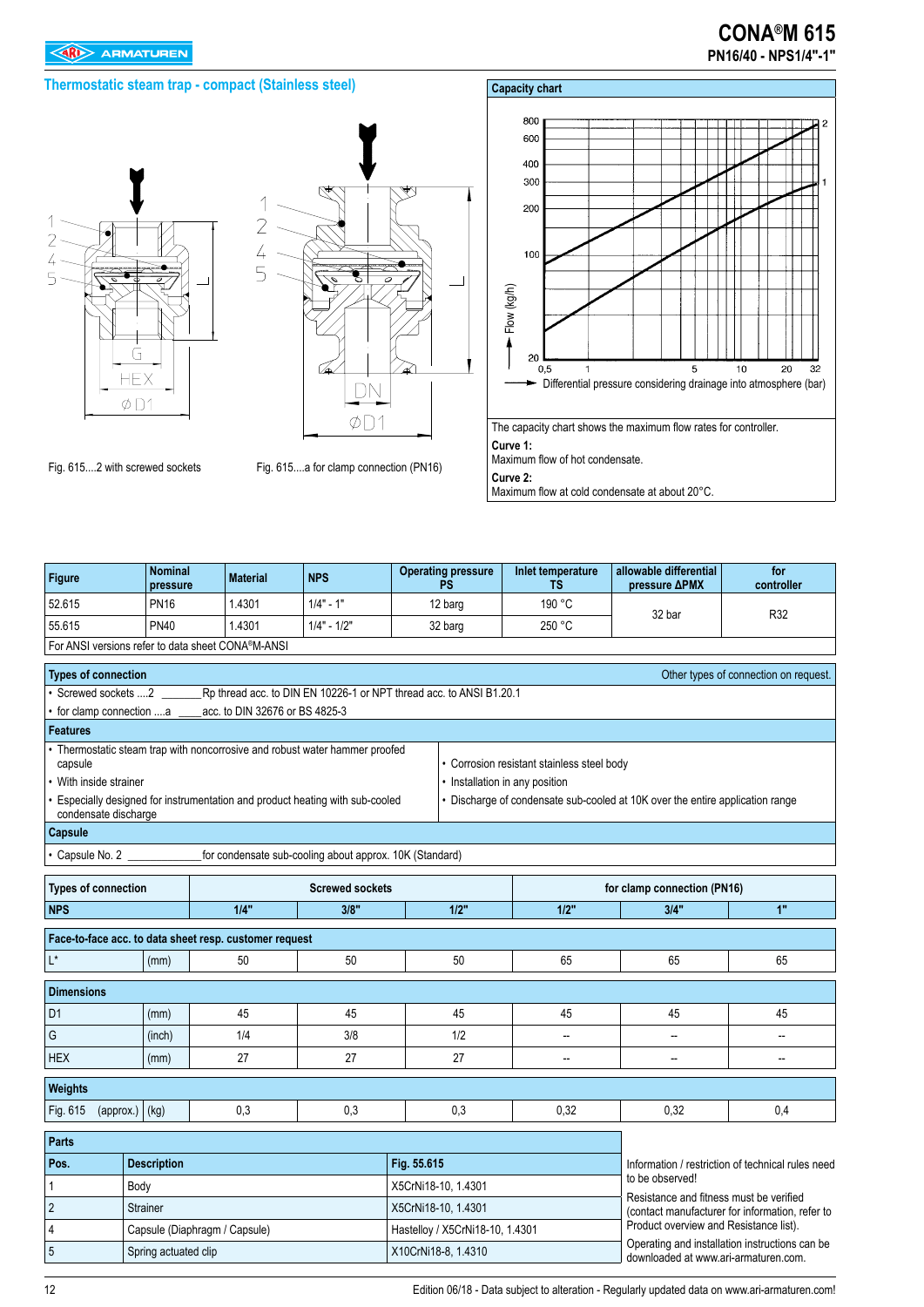### **Wafer pattern-thermostatic steam trap (Stainless steel)**







Maximum flow of hot condensate for capsule No. 1, 2, 3 and 4. **Curve 2:**  Maximum flow at cold condensate at about 20°C.

**Fig. 619....6**

| Figure                     |                                                               | <b>Nominal</b><br>pressure            | <b>Material</b>                                                           | <b>Nominal</b><br>diameter | <b>Operating pressure</b><br><b>PS</b>                                                                                                                               | Inlet temperature<br>TS                                                      | allowable differential<br>pressure <b>APMX</b> | for<br>controller                                 |
|----------------------------|---------------------------------------------------------------|---------------------------------------|---------------------------------------------------------------------------|----------------------------|----------------------------------------------------------------------------------------------------------------------------------------------------------------------|------------------------------------------------------------------------------|------------------------------------------------|---------------------------------------------------|
| 55.619                     |                                                               | <b>PN40</b>                           | 1.4305                                                                    | DN15-25                    | 21 barg                                                                                                                                                              | 300 °C                                                                       | 21 bar                                         | R <sub>21</sub>                                   |
|                            |                                                               |                                       | For ANSI versions refer to data sheet CONA®M-ANSI                         |                            |                                                                                                                                                                      |                                                                              |                                                |                                                   |
|                            | <b>Types of connection</b>                                    |                                       |                                                                           |                            |                                                                                                                                                                      |                                                                              |                                                | Other types of connection on request.             |
|                            |                                                               |                                       | Intermediate flange 6 _______ acc. to DIN 2501                            |                            |                                                                                                                                                                      |                                                                              |                                                |                                                   |
| <b>Features</b>            |                                                               |                                       |                                                                           |                            |                                                                                                                                                                      |                                                                              |                                                |                                                   |
| capsule                    |                                                               |                                       | Thermostatic steam trap with noncorrosive and robust water hammer proofed |                            |                                                                                                                                                                      | • Corrosion resistant stainless steel body<br>• Installation in any position |                                                |                                                   |
|                            | With inside strainer                                          |                                       |                                                                           |                            |                                                                                                                                                                      | • Optimized design for quick installation                                    |                                                |                                                   |
|                            |                                                               | Space-saving wafer pattern steam trap |                                                                           |                            |                                                                                                                                                                      | • Maintenance simplified due to screwed cap without sealing                  |                                                |                                                   |
| Capsule                    |                                                               |                                       |                                                                           |                            |                                                                                                                                                                      |                                                                              |                                                | (chooseable for operating range)                  |
| • Capsule No. 1            |                                                               |                                       |                                                                           |                            | for condensate discharge at boiling temperature - applicable up to 5 bar inlet pressure                                                                              |                                                                              |                                                |                                                   |
|                            |                                                               | • Capsule No. 2                       | for condensate sub-cooling about approx. 10K (Standard)                   |                            |                                                                                                                                                                      |                                                                              |                                                |                                                   |
|                            | for condensate sub-cooling about approx. 30K<br>Capsule No. 3 |                                       |                                                                           |                            |                                                                                                                                                                      |                                                                              |                                                |                                                   |
| • Capsule No. 4            |                                                               |                                       |                                                                           |                            | for condensate sub-cooling about approx. 40K - applicable up to 16 bar inlet pressure,<br>especially suitable for tracing systems with low and medium pressure steam |                                                                              |                                                |                                                   |
| <b>Types of connection</b> |                                                               |                                       |                                                                           |                            |                                                                                                                                                                      | Intermediate flange                                                          |                                                |                                                   |
| <b>DN</b>                  |                                                               |                                       | 15                                                                        |                            |                                                                                                                                                                      | 20                                                                           |                                                | 25                                                |
|                            |                                                               |                                       | Face-to-face acc. to data sheet resp. customer request                    |                            |                                                                                                                                                                      |                                                                              |                                                |                                                   |
| L                          |                                                               | (mm)                                  | 25                                                                        |                            |                                                                                                                                                                      | 31,5<br>35                                                                   |                                                |                                                   |
| <b>Dimensions</b>          |                                                               |                                       |                                                                           |                            |                                                                                                                                                                      |                                                                              |                                                |                                                   |
| D <sub>1</sub>             |                                                               |                                       |                                                                           | 53                         |                                                                                                                                                                      | 63                                                                           |                                                | 72                                                |
| $\mathsf B$                |                                                               | (mm)<br>(mm)                          |                                                                           | 46                         |                                                                                                                                                                      | 56                                                                           |                                                | 65                                                |
|                            |                                                               |                                       |                                                                           |                            |                                                                                                                                                                      |                                                                              |                                                |                                                   |
| Weights                    |                                                               |                                       |                                                                           |                            |                                                                                                                                                                      |                                                                              |                                                |                                                   |
| Fig. 619                   | $(\text{approx.})$ (kg)                                       |                                       | 0.45                                                                      |                            |                                                                                                                                                                      | 0.65                                                                         |                                                | 0.85                                              |
| Parts                      |                                                               |                                       |                                                                           |                            |                                                                                                                                                                      |                                                                              |                                                |                                                   |
| Pos.                       | Sp.p.                                                         | <b>Description</b>                    |                                                                           |                            | Fig. 55.619                                                                                                                                                          |                                                                              |                                                | Information / restriction of technical rules need |
| $\overline{2}$             | X                                                             | Strainer                              |                                                                           |                            | X5CrNi18-10, 1.4301                                                                                                                                                  |                                                                              | to be observed!                                |                                                   |
| $\overline{4}$             | $\mathsf{x}$                                                  |                                       | Capsule (Diaphragm / Capsule)                                             |                            | Hastelloy / X5CrNi18-10, 1.4301                                                                                                                                      |                                                                              | Resistance and fitness must be verified        | (contact manufacturer for information, refer to   |
| 12                         |                                                               | Bonnet                                |                                                                           |                            | X8CrNiS18-9, 1.4305                                                                                                                                                  |                                                                              | Product overview and Resistance list).         |                                                   |
| 13                         |                                                               | Body                                  |                                                                           |                            | X8CrNiS18-9, 1.4305                                                                                                                                                  |                                                                              |                                                | Operating and installation instructions can be    |
|                            | L Spare parts<br>downloaded at www.ari-armaturen.com.         |                                       |                                                                           |                            |                                                                                                                                                                      |                                                                              |                                                |                                                   |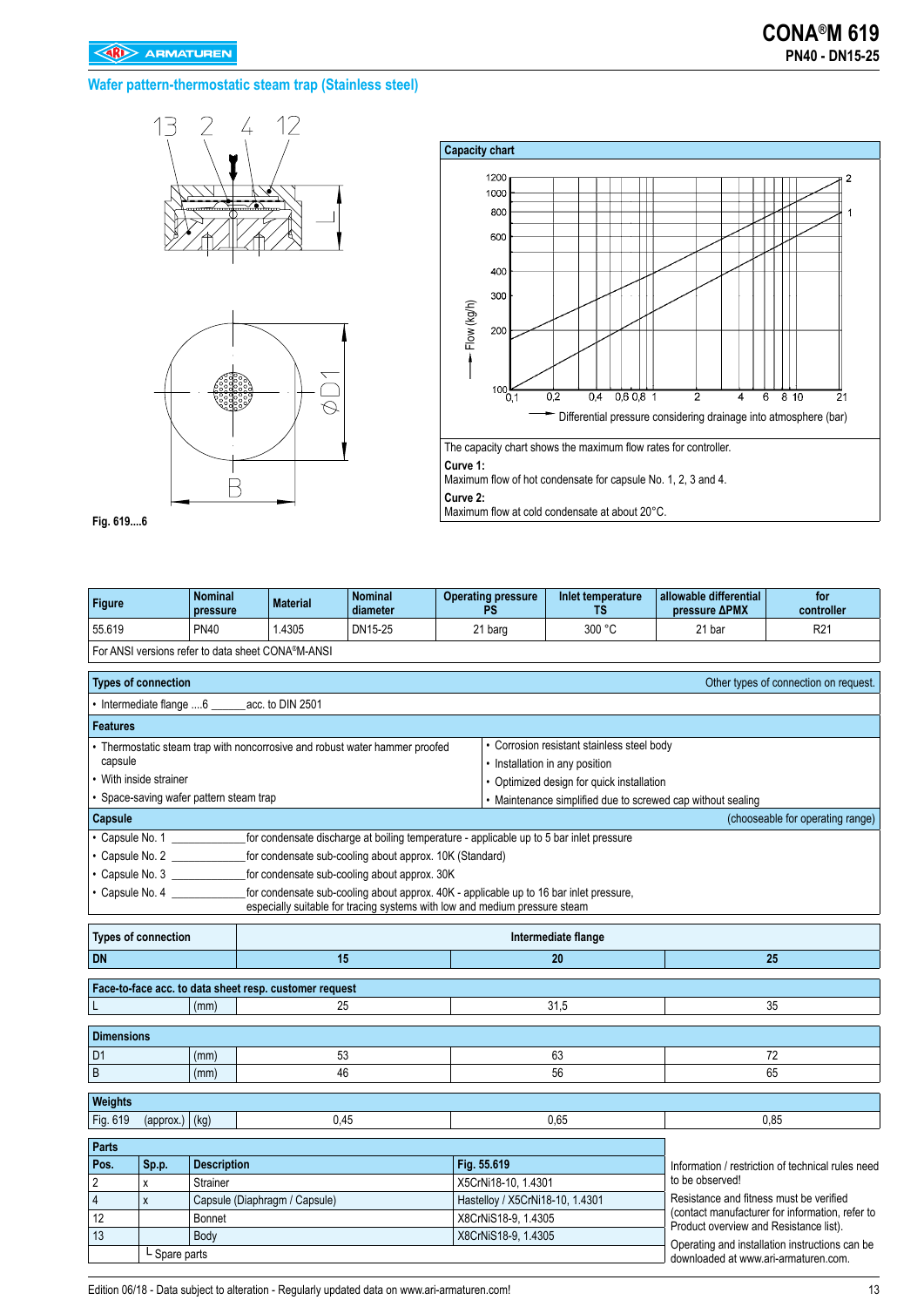#### **myValve® - Your VAlve SIzing-Program.**

myValve is a powerful software tool that not only helps you size your system components; it also gives you instant access to all other data about the selected product, such as order information, spare parts drawings, operating instructions, data sheets, etc., whenever you need it.

| <b>Eli ARI myValve - Calculator</b>                                                                                                                                                                                                 | $\n  0 X\n$                                                                                                                                                                                                                                              |  |
|-------------------------------------------------------------------------------------------------------------------------------------------------------------------------------------------------------------------------------------|----------------------------------------------------------------------------------------------------------------------------------------------------------------------------------------------------------------------------------------------------------|--|
| Modules Ple Project Settings Help (Evan accompanying)                                                                                                                                                                               |                                                                                                                                                                                                                                                          |  |
| Steam traps CONA-Calculation-                                                                                                                                                                                                       |                                                                                                                                                                                                                                                          |  |
| Process data                                                                                                                                                                                                                        | $\left( 0\right)$<br>$\infty$<br><b>Documents</b>                                                                                                                                                                                                        |  |
| Saturated steam<br><b>Hecker</b><br><b>R</b><br>barial<br>Operating pressure [pd]<br>Back pressure [p2]<br>2.0<br>barial<br>٠<br>bartisl<br>Differential pressure [Ap]<br>7.0<br>٠<br>Flow capacity [mhi] (at Ap)<br>C 900.0<br>kgh | <b>PDF-output</b><br>Drawing<br>CAD-overbol<br>킈<br>Data sheet<br><b>Pressure-Teng</b><br>Operating Instr.<br>Controller diagram<br>DN-Calculate                                                                                                         |  |
| Possible heat capacity [Om]<br>$\circ$<br><b>Calculate</b>                                                                                                                                                                          | Product data<br><b>PROPERTY</b><br><b>INDICATION</b><br><b>ARMATUREN</b>                                                                                                                                                                                 |  |
| Result data<br>Boling temperature [tn]<br>179.9404<br><b>WW</b><br>Heat capacity [Q]<br>503.3404<br>۰<br>Condensate quantity [mh]<br>oh                                                                                             | Produktiev<br>19101800034<br>www.eri-armaturen.com<br>œ<br><b>Article code</b><br>956000040G3<br>ARE-CONA B<br>Type<br>Binetalic steam trap with inside strainer and flanges<br>Designation<br>1.4541<br>Material<br>myValve® Combi<br>PN 40<br>Pressure |  |
| Product parameter                                                                                                                                                                                                                   | Connection<br>flanged<br>œ<br>Nominal diameter<br>CAL40                                                                                                                                                                                                  |  |
| AILS-CONA B-Bimetallo<br>Drain system<br>PN 40<br>Nominal pressure<br>1.4541<br>Material<br>Nanged<br>Connection<br>CAL 40<br>Nominal diameter<br>Controller<br>show all<br>٠                                                       | Feature1<br>Feature2<br>Controller<br>RED<br>DI <sup>V</sup> press<br>13 bar02<br>TAG-No.<br>Nobe                                                                                                                                                        |  |
| Product data Calculated: 386 Chooserc 6                                                                                                                                                                                             |                                                                                                                                                                                                                                                          |  |
| Material<br>Produktion<br>Flgure<br>Type<br><b>RANDELL</b><br><b>MISCONA B</b><br>001800034<br>1.4541                                                                                                                               | Ревозцие<br>Noninal diameter<br>Connection<br>Controller<br>I March<br><b>PM 40</b><br><b>Parced</b><br><b>DV40</b><br><b>P.13</b>                                                                                                                       |  |
| ARE-CONA B<br>19001800033<br>55600-1<br>1.4541                                                                                                                                                                                      | PM 40<br>Flanged<br>DRI 40<br>和故<br>72.<br>ARL-Ameadumen Nitran Vichter GmbH & Co.; KG.                                                                                                                                                                  |  |
| 55600-1<br>ARE-CONA B<br>1.4541<br>19101800009                                                                                                                                                                                      | PN 40<br>R32<br>94.5<br>Flanged<br>DRI 40<br>Mergelheide 56.40 - D-33768 Schlich Violle-Stukenterodic                                                                                                                                                    |  |
| 55601-1<br>AR1-CONA B<br>1.4541<br>19111800029                                                                                                                                                                                      | PAI 40<br>R13<br>flanged<br>DW-40<br>73.9<br>For: +49 5207 994-9 - Fax: +49 5207 994-251 / -295                                                                                                                                                          |  |
| 55601-1<br>ARI-CONA B<br>1.4541<br>19111800027<br>1.4541<br>19111900009<br>55601-1<br>ARI-CONA B                                                                                                                                    | PAI 40<br>R22<br>flanged<br>DW 40<br>73.7<br>5. Mail: info. vw/steb/last-semalturen.com<br>R32<br>PN 40<br>DW 40<br>94.5<br>Flanged                                                                                                                      |  |
|                                                                                                                                                                                                                                     |                                                                                                                                                                                                                                                          |  |

| myValve - VAIve Sizing-Program |                                                                                                                                           |
|--------------------------------|-------------------------------------------------------------------------------------------------------------------------------------------|
| Contents:                      | <b>Module ARI-Steam trap CONA-Calcuation</b>                                                                                              |
|                                | - Sizing (calculation of steam trap systems with given flow capacity or heat capacity)                                                    |
|                                | - Calculation of nominal diameter acc. to given pressure, condensate quantity, condensate sub-cooling and speed                           |
| Media:                         | - Steam (saturated and superheated)                                                                                                       |
|                                | - Compressed air                                                                                                                          |
| <b>Special Features</b>        | - Project administration of the calculation and product data incl. spare part drawings concerning to project and tag number               |
|                                | - Direct output or calculation and product data in PDF format                                                                             |
|                                | - Product data could be taken for a direct order                                                                                          |
|                                | - SI- and ANSI-units with direct conversion to another databank                                                                           |
|                                | - Settings with over pressure or absolute pressure                                                                                        |
|                                | - All ARI products are integrated in one databank                                                                                         |
|                                | - Direct access concerning to the product on data sheets, operating instructions, pressure-temperature-diagram and spare part<br>drawings |
|                                | - Operation in company networks possible (no complex installations on individually PC's necessary)                                        |
|                                | - Extensive catalogue extending over several product groups                                                                               |
| <b>System Requirements:</b>    | Windows operating systems, Linux, etc.                                                                                                    |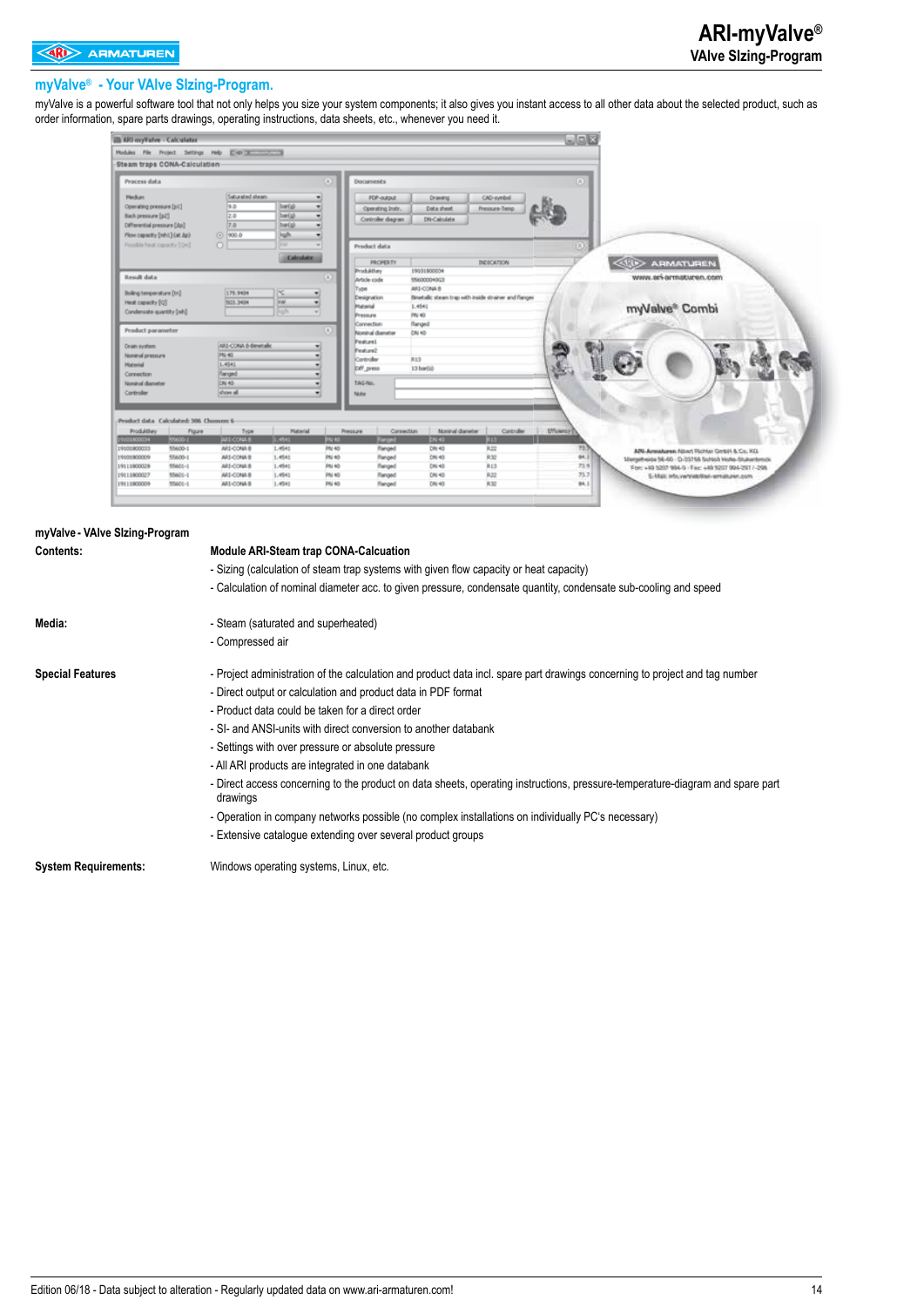| Informations about pipe welding                                         |                |                                        |  |  |  |  |  |
|-------------------------------------------------------------------------|----------------|----------------------------------------|--|--|--|--|--|
| Welding groove acc. to DIN 2559                                         |                |                                        |  |  |  |  |  |
| The material used for ARI valves with butt weld ends are:               | 1.0460         | P250GH acc. to DIN EN 10222-2          |  |  |  |  |  |
|                                                                         | 1.0401         | C <sub>15</sub> acc. to DIN EN 10277-2 |  |  |  |  |  |
| Note:                                                                   | 1.5415         | 16Mo3 acc. to DIN EN 10222-2           |  |  |  |  |  |
| Note restriction on operating pressure / inlet temperature depending to | 1.4541         | X6CrNiTi18-10 acc. to DIN EN 10222-5   |  |  |  |  |  |
| design!                                                                 | $1.4021 + O$ T | X20Cr13+QT acc. to DIN EN 10088-1      |  |  |  |  |  |

Due to our experience, we recommend to apply an electric welding process.

Because of the different material compositions and wall thickness of the steam traps and the pipe gas welding shall not be applied. Quenching cracks and coarse grain structure may develop.

On bimetallic steam traps face-to-face of 95 mm or less, the bimetallic controller has to be disassembled prior to welding. After the traps have cooled down to the ambient temperature the bimetallic controller shall be fitted again into the body.

Steam traps with socket-weld ends shall only be welded by arc welding (welding process 111 acc. to DIN EN 24063).

If during the time of warranty others than the manufacturer or by the manufacturer authorized persons are interfering in the product and/or the setting, the right of claim for warranty will lapse!

| Standard-flange dimensions acc. to DIN EN 1092-1 / -2 |                          |      |               |               |               |               |               |               |
|-------------------------------------------------------|--------------------------|------|---------------|---------------|---------------|---------------|---------------|---------------|
| DN                                                    |                          | 15   | 20            | 25            | 32            | 40            | 50            |               |
| <b>NPS</b>                                            |                          |      | 1/2"          | 3/4"          | 1"            | 11/4"         | 11/2"         | 2"            |
| <b>PN16</b>                                           | ØD                       | (mm) | 95            | 105           | 115           | 140           | 150           | 165           |
|                                                       | ØK                       | (mm) | 65            | 75            | 85            | 100           | 110           | 125           |
|                                                       | $n \times \varnothing$ d | (mm) | $4 \times 14$ | $4 \times 14$ | $4 \times 14$ | $4 \times 18$ | $4 \times 18$ | $4 \times 18$ |
| <b>PN40</b>                                           | ØD                       | (mm) | 95            | 105           | 115           | 140           | 150           | 165           |
|                                                       | ØK                       | (mm) | 65            | 75            | 85            | 100           | 110           | 125           |
|                                                       | $n \times \varnothing d$ | (mm) | $4 \times 14$ | $4 \times 14$ | $4 \times 14$ | $4 \times 18$ | $4 \times 18$ | $4 \times 18$ |

| Selection criteria:           |                                               | Example for order data:                                    |
|-------------------------------|-----------------------------------------------|------------------------------------------------------------|
| Steam pressure                | Type of connection                            |                                                            |
| Back pressure                 | • Capsule (Capsule-Nr)                        | Thermostatic steam trap CONA® M,                           |
| • Quantity of condensate      | Material                                      | Fig. 610, PN40, DN15, 1.0460, Capsule-No. 2, with flanges, |
| • Nominal diameter / pressure | Place of service or kind<br>of steam consumer | Face-to-face dimension 150 mm                              |